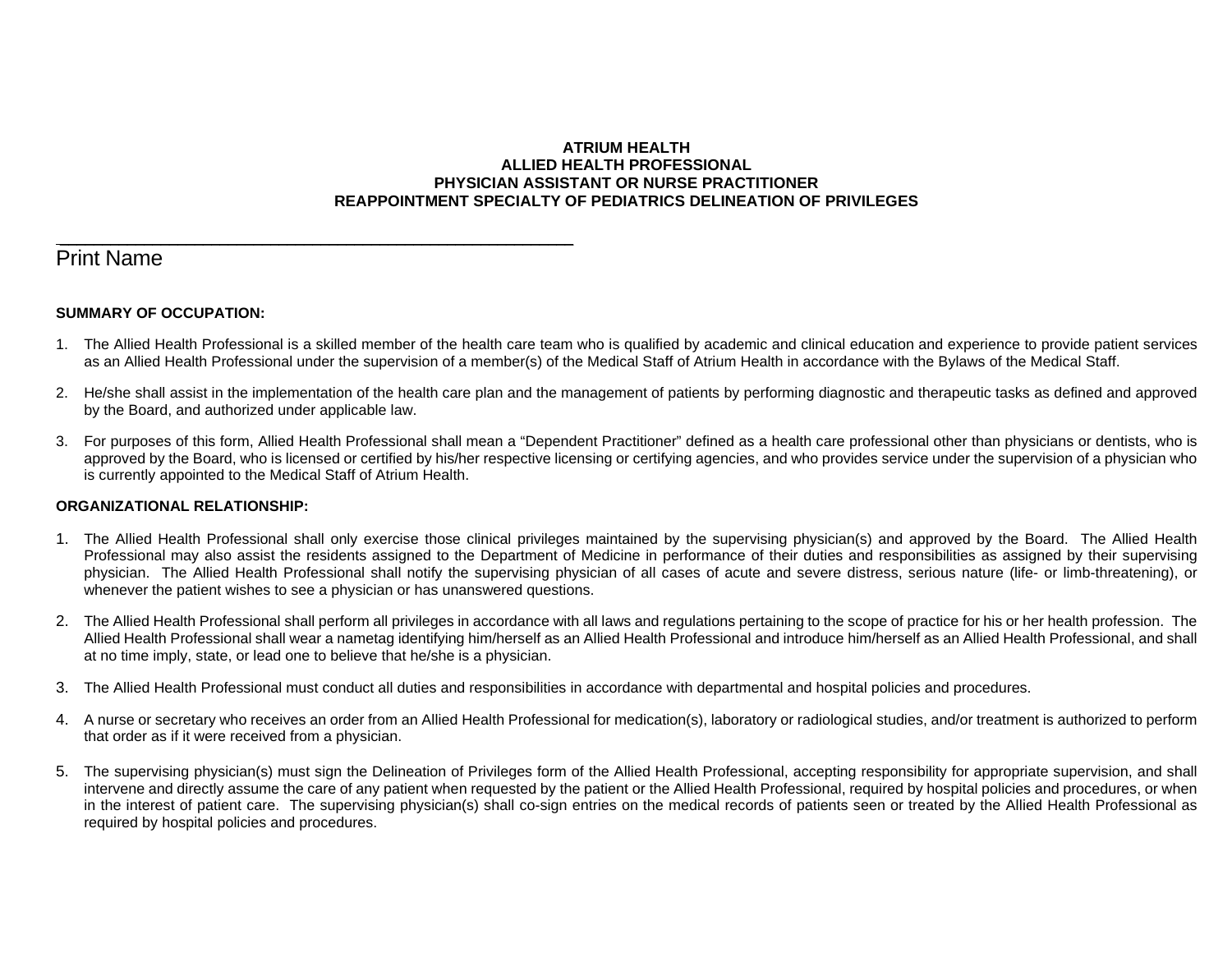# **QUALIFICATIONS:**

- 1. The Allied Health Professional shall maintain qualifications as specified in the POLICY ON CLINICAL PRIVILEGES FOR ALLIED HEALTH PROFESSIONALS. His/her past experience and training shall be commensurate with privileges requested.
- 2. The scope of duties and responsibilities of the Allied Health Professional shall be delineated on an approved Delineation of Privileges form and approved by the Board.
- 3. The Supervising Physician shall delegate only tasks and procedures to his or her Allied Health Professional which are within or contemplated by the clinical privileges granted to the Supervising Physician by the Medical Executive Committee and the Board of Commissioners and which the Allied Health Professional has been approved to perform. It is understood that the supervision of an Allied Health Professional shall never be transferred to a physician who is not currently a fully appointed member of Atrium Health Medical Staff.
- 4. If the Medical Staff appointment or Clinical Privileges of the Sponsoring Physician are resigned, revoked or terminated, the Allied Health Professional's permission to practice shall automatically terminate and his or her clinical privileges shall be automatically relinquished.

#### **SUPERVISION:**

Except where the Delineation of Privileges form provides for Personal Supervision or Proximate Supervision, General Supervision (as defined below) will be required for all tasks and procedures performed by the Allied Health Professional.

- 1. "General Supervision" shall mean the procedure is furnished under the supervising physician's overall direction and control, but the physician is not required to be present during the procedure. General Supervision requires the performance of tasks and procedures in a manner that is consistent with state law, the applicable standard of care, Medical Staff Bylaws and hospital policies and procedures, but does not require Personal Supervision or Proximate Supervision, as those terms are defined below.
- 2. "Proximate Supervision for these procedures" shall mean the physical presence of a sponsoring/supervising physician in the hospital, in close proximity and immediately available to furnish assistance and direction to the Allied Health Professional as needed.
- 3. "Personal Supervision" shall mean the physical presence of a sponsoring/supervising physician in the room with the Allied Health Professional during the performance of a procedure.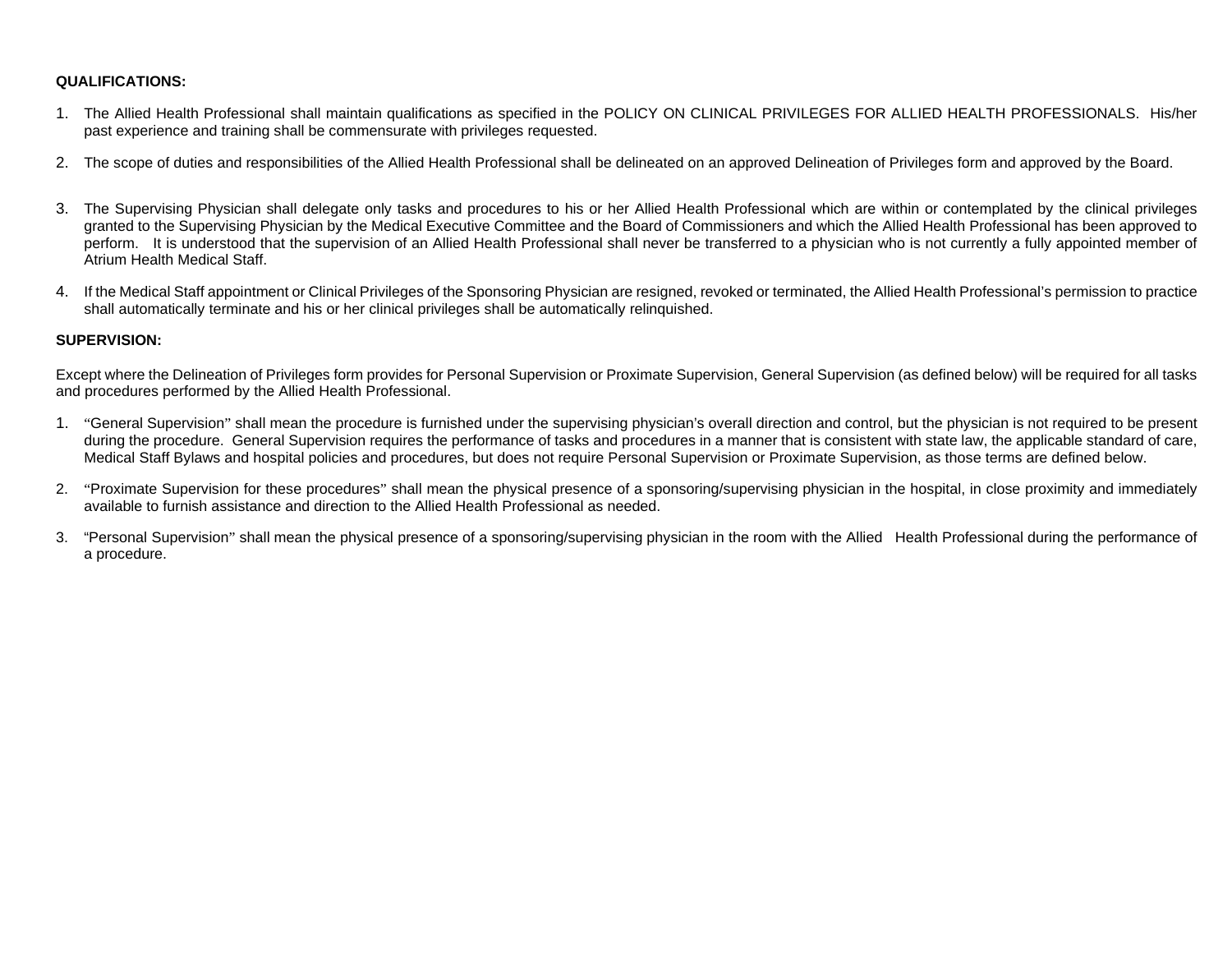## **ATRIUM HEALTH DELINEATION OF PRIVILEGES FORM ALLIED HEALTH PROFESSIONAL SPECIALTIES OF PEDIATRICS**

NOTE 1: "CORE" privileges cannot be amended or altered in any way.<br>NOTE 2: Allied Health Professionals must apply for "CORE" privileges in

Allied Health Professionals must apply for "CORE" privileges in order to be eligible for special procedure clinical privileges at any facility within Atrium Health.

NOTE 3: Please note that the exercise of certain privileges enumerated herein is necessarily limited by the operational, and resource constraints of the facility. All procedures must be performed within a clinical setting with the capabilities and organizational structure required to provide appropriate support.

| <b>CMC</b> | <b>Pineville</b> | <b>University</b><br>City | <b>CR</b> | Lincoln | <b>Cabarrus</b> | <b>Union</b>  |       | Stanly     | Anson | Cleveland                                                                                                                              |                                                |                        |                                             |                                                                           | <b>GENERAL PEDIATRIC CORE PRIVILEGE</b>                                                                                                                                                                                                                                                                                                                                                                        |
|------------|------------------|---------------------------|-----------|---------|-----------------|---------------|-------|------------|-------|----------------------------------------------------------------------------------------------------------------------------------------|------------------------------------------------|------------------------|---------------------------------------------|---------------------------------------------------------------------------|----------------------------------------------------------------------------------------------------------------------------------------------------------------------------------------------------------------------------------------------------------------------------------------------------------------------------------------------------------------------------------------------------------------|
|            |                  |                           |           |         |                 |               |       |            |       |                                                                                                                                        | CAHP-PED-1                                     | physical<br>physician. | exams,                                      | diagnosing                                                                | Provide care, treatment, and services consistent with<br>pediatric practice, including the performance of<br>conditions, the<br>development of treatment plans, health counseling for<br>patients within the age group of patients seen by the<br>sponsoring physician(s). Allied Health Professionals<br>may not admit patients to the hospital but may<br>initiate/place orders on behalf of the supervising |
|            |                  |                           |           |         |                 |               |       |            |       |                                                                                                                                        |                                                |                        |                                             |                                                                           | The Allied Health Professional may, in consultation with the supervising physician, perform the following duties: initiate/place orders on behalf of the supervising physician; assess,<br>diagnose, and treat childhood illnesses, including chronic and acute conditions, or any other condition that is within the expertise and knowledge of the Allied Health Professional; consult and                   |
|            |                  |                           |           |         |                 |               |       |            |       |                                                                                                                                        |                                                |                        |                                             |                                                                           | collaborate with other healthcare providers as necessary; perform wound debridement and general care for superficial wounds and minor superficial surgical procedures; initiate referral to                                                                                                                                                                                                                    |
|            |                  |                           |           |         |                 |               |       |            |       |                                                                                                                                        |                                                |                        |                                             |                                                                           | appropriate physician; make daily rounds on hospitalized patients with or at the direction of the supervising physician; obtain and record medical/social history and perform physical                                                                                                                                                                                                                         |
|            |                  |                           |           |         |                 |               |       |            |       |                                                                                                                                        |                                                |                        |                                             |                                                                           | examinations including rectal and genitor-urinary examinations as indicated; order diagnostic testing and therapeutic modalities; perform field infiltrations of anesthetic solutions; perform                                                                                                                                                                                                                 |
|            |                  |                           |           |         |                 |               |       |            |       |                                                                                                                                        |                                                |                        |                                             |                                                                           | incision and drainage of superficial abscesses; participate in the teaching activities and health counseling to include pregnancy testing; screen and refer for other health problems including<br>suspected sexual abuse and rape; or physical abuse, emotional abuse, mental health issues including eating disorders and school failure, perform STD screen and follow-up;                                  |
|            |                  |                           |           |         |                 |               |       |            |       | contraception counseling and management; foreign body removal, ear; record progress notes; write discharge summaries; lumbar puncture. |                                                |                        |                                             |                                                                           |                                                                                                                                                                                                                                                                                                                                                                                                                |
| CMC        | Pine.            | Univ.<br><b>CR</b>        | Lin.      | CAB     | <b>Union</b>    | <b>Stanly</b> | Anson | <b>CLE</b> |       | CAHP-PED-1                                                                                                                             |                                                |                        |                                             |                                                                           | <b>GENERAL PEDIATRIC SPECIAL PROCEDURES</b>                                                                                                                                                                                                                                                                                                                                                                    |
|            |                  |                           |           |         |                 |               |       |            |       |                                                                                                                                        |                                                |                        |                                             |                                                                           |                                                                                                                                                                                                                                                                                                                                                                                                                |
|            |                  |                           |           |         |                 |               |       |            |       |                                                                                                                                        |                                                |                        |                                             |                                                                           | Must apply for and maintain General Pediatric Core Privileges                                                                                                                                                                                                                                                                                                                                                  |
|            |                  |                           |           |         |                 |               |       |            |       |                                                                                                                                        | <b>PERSONAL SUPERVISION</b><br><b>REQUIRED</b> |                        | <b>Minimum</b><br><b>Number</b><br>Required | <b>Number</b><br><b>Performed</b><br><b>Within The</b><br>Past 2<br>Years | Location                                                                                                                                                                                                                                                                                                                                                                                                       |
|            |                  |                           |           |         |                 |               |       |            |       | CAHP-PED-1(a)*                                                                                                                         | <b>Circumcisions</b>                           |                        | 10                                          |                                                                           |                                                                                                                                                                                                                                                                                                                                                                                                                |
|            |                  |                           |           |         |                 |               |       |            |       | CAHP-PED-1(b)*                                                                                                                         | Extra digit<br>removal                         |                        | 10                                          |                                                                           |                                                                                                                                                                                                                                                                                                                                                                                                                |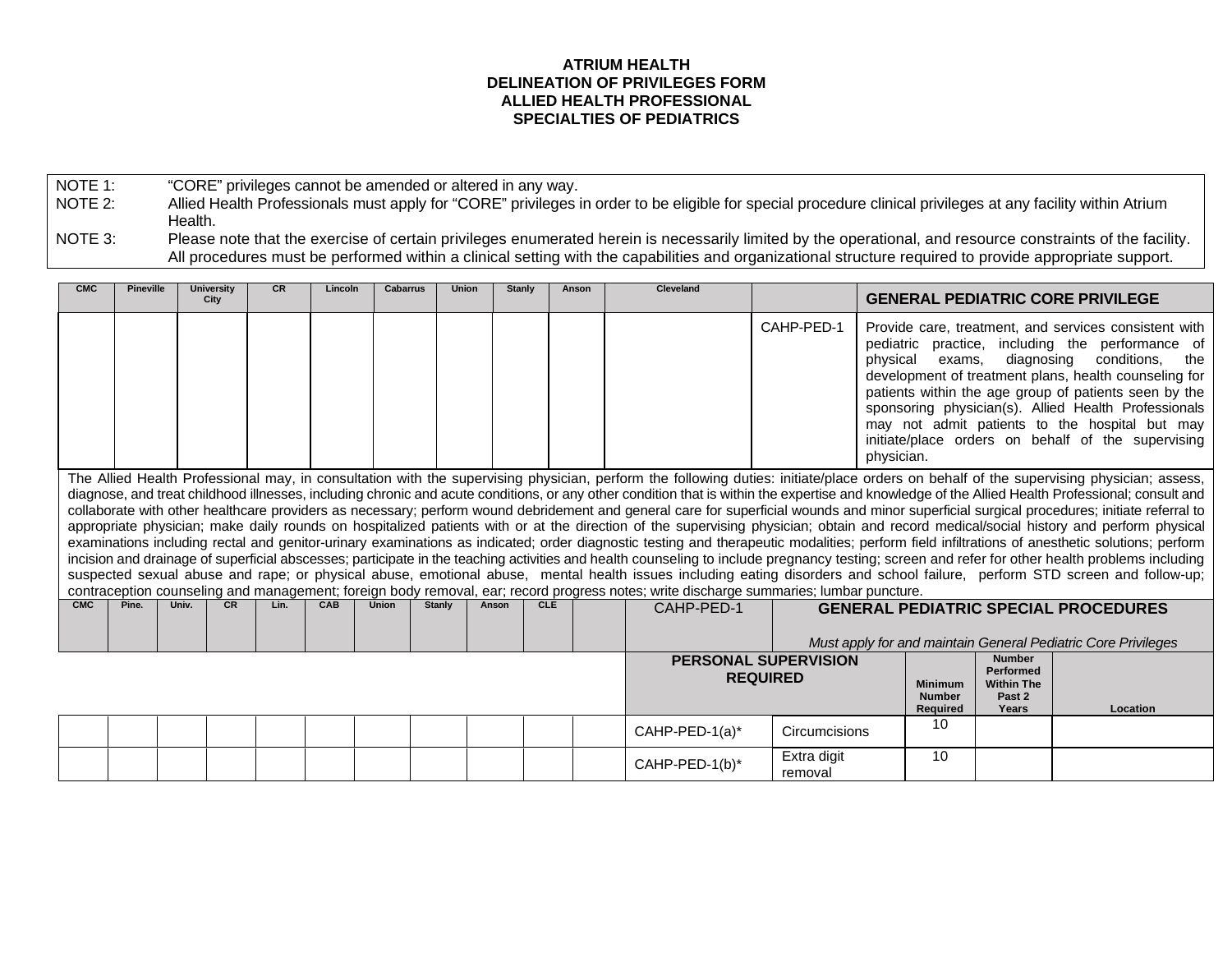| <b>CMC</b> | Pine. | Univ. | <b>CR</b> | Lin. | CAB | <b>Union</b> | Stanly                                                              | Anson | <b>CLE</b>                                                                                     | CAHP-PED-1                                                                                                                         |                                                                                                                                                                       |                |                            | <b>GENERAL PEDIATRIC SPECIAL PROCEDURES</b>                                                                                                                                                 |
|------------|-------|-------|-----------|------|-----|--------------|---------------------------------------------------------------------|-------|------------------------------------------------------------------------------------------------|------------------------------------------------------------------------------------------------------------------------------------|-----------------------------------------------------------------------------------------------------------------------------------------------------------------------|----------------|----------------------------|---------------------------------------------------------------------------------------------------------------------------------------------------------------------------------------------|
|            |       |       |           |      |     |              |                                                                     |       |                                                                                                |                                                                                                                                    |                                                                                                                                                                       |                |                            |                                                                                                                                                                                             |
|            |       |       |           |      |     |              |                                                                     |       |                                                                                                |                                                                                                                                    |                                                                                                                                                                       |                |                            | Must apply for and maintain General Pediatric Core Privileges                                                                                                                               |
|            |       |       |           |      |     |              |                                                                     |       |                                                                                                |                                                                                                                                    | <b>PROXIMATE SUPERVISION</b>                                                                                                                                          |                | <b>Number</b><br>Performed |                                                                                                                                                                                             |
|            |       |       |           |      |     |              |                                                                     |       |                                                                                                |                                                                                                                                    | <b>REQUIRED</b>                                                                                                                                                       | <b>Minimum</b> | <b>Within The</b>          |                                                                                                                                                                                             |
|            |       |       |           |      |     |              |                                                                     |       |                                                                                                |                                                                                                                                    |                                                                                                                                                                       | <b>Number</b>  | Past 2                     |                                                                                                                                                                                             |
|            |       |       |           |      |     |              |                                                                     |       |                                                                                                |                                                                                                                                    |                                                                                                                                                                       | Required       | Years                      | Location                                                                                                                                                                                    |
|            |       |       |           |      |     |              |                                                                     |       |                                                                                                | CAHP-PED-1(d)*                                                                                                                     | PICC Lines                                                                                                                                                            | 15             |                            |                                                                                                                                                                                             |
|            |       |       |           |      |     |              |                                                                     |       |                                                                                                |                                                                                                                                    | (excluding internal                                                                                                                                                   |                |                            |                                                                                                                                                                                             |
|            |       |       |           |      |     |              |                                                                     |       |                                                                                                |                                                                                                                                    | jugular lines and                                                                                                                                                     |                |                            |                                                                                                                                                                                             |
|            |       |       |           |      |     |              |                                                                     |       |                                                                                                |                                                                                                                                    | subclavian                                                                                                                                                            |                |                            |                                                                                                                                                                                             |
|            |       |       |           |      |     |              |                                                                     |       |                                                                                                |                                                                                                                                    | placement)                                                                                                                                                            |                |                            |                                                                                                                                                                                             |
|            |       |       |           |      |     |              |                                                                     |       |                                                                                                |                                                                                                                                    | * REQUIRED PREVIOUS EXPERIENCE REQUIRED FOR ALL SPECIAL PRIVILEGES:                                                                                                   |                |                            |                                                                                                                                                                                             |
|            |       |       |           |      |     |              |                                                                     |       |                                                                                                | Applicants must present evidence of appropriate training, i.e., patient logs, verification from the training program director; AND |                                                                                                                                                                       |                |                            |                                                                                                                                                                                             |
| 2.         |       |       |           |      |     |              |                                                                     |       |                                                                                                |                                                                                                                                    |                                                                                                                                                                       |                |                            | Documentation of current competence which includes at least the minimum number required as defined by the medical staff. The Applicant must present evidence of performance                 |
|            |       |       |           |      |     |              | of the privileges being requested within the past two (2) years; OR |       |                                                                                                |                                                                                                                                    |                                                                                                                                                                       |                |                            |                                                                                                                                                                                             |
| 2.         |       |       |           |      |     |              |                                                                     |       |                                                                                                |                                                                                                                                    | If the Applicant is unable to demonstrate current clinical competence in any of the procedures being requested they may submit the PERMISSION TO BE PROCTORED REQUEST |                |                            |                                                                                                                                                                                             |
|            |       |       |           |      |     |              |                                                                     |       | FORM requesting to be proctored by the Sponsoring Physician who currently holds the privilege. |                                                                                                                                    |                                                                                                                                                                       |                |                            |                                                                                                                                                                                             |
|            |       |       |           |      |     |              |                                                                     |       |                                                                                                | <b>Maintenance Criteria for Continued Special Privileges:</b>                                                                      |                                                                                                                                                                       |                |                            |                                                                                                                                                                                             |
|            |       |       |           |      |     |              |                                                                     |       |                                                                                                |                                                                                                                                    |                                                                                                                                                                       |                |                            | The Practitioner must submit at least two (2) cases, for each special privilege held, over the past two (2) years based on acceptable results of ongoing professional practice evaluation   |
|            |       |       |           |      |     |              |                                                                     |       |                                                                                                |                                                                                                                                    |                                                                                                                                                                       |                |                            | and outcomes to reapply for current special privileges. This will be reviewed at the time of reappointment. Practitioners who would like to continue to hold any special privileges but are |
|            |       |       |           |      |     |              |                                                                     |       |                                                                                                |                                                                                                                                    | unable to document the minimal number will be requested to voluntarily withdraw their request for such privileges and to complete the necessary proctoring forms.     |                |                            |                                                                                                                                                                                             |
|            |       |       |           |      |     |              |                                                                     |       |                                                                                                |                                                                                                                                    |                                                                                                                                                                       |                |                            |                                                                                                                                                                                             |
|            |       |       |           |      |     |              |                                                                     |       |                                                                                                |                                                                                                                                    |                                                                                                                                                                       |                |                            |                                                                                                                                                                                             |

| <b>CMC</b> | <b>Pineville</b> | <b>University</b><br>City | CR. | Lincoln | Cabarrus | <b>Union</b> | Stanly | Anson | <b>Cleveland</b> |            | PEDIATRIC ALLERGY AND IMMUNOLOGY<br><b>CORE PRIVILEGES</b>                                                                                                                                                                                                                                                                                                                                                                                                                                                                                            |
|------------|------------------|---------------------------|-----|---------|----------|--------------|--------|-------|------------------|------------|-------------------------------------------------------------------------------------------------------------------------------------------------------------------------------------------------------------------------------------------------------------------------------------------------------------------------------------------------------------------------------------------------------------------------------------------------------------------------------------------------------------------------------------------------------|
|            |                  |                           |     |         |          |              |        |       | N/A              | CAHP-PED-2 | Provide care, treatment, and services consistent with<br>patients presenting with conditions or disorders<br>involving the immune system, both acquired and<br>congenital, including the performance of physical<br>exams, diagnosing conditions, the development of<br>treatment plans, health counseling for patients within<br>the age group of patients seen by the sponsoring<br>physician(s). The Allied Health Professional may not<br>admit patients to the hospital but may initiate/place<br>orders on behalf of the supervising physician. |

The Allied Health Professional may, in consultation with the supervising physician, perform the following duties: initiate/place orders on behalf of the supervising physician; initiate referral to appropriate physician; make daily rounds on hospitalized patients with or at the direction of the supervising physician; obtain and record medical/social history and perform physical examinations; order diagnostic testing and therapeutic modalities; record progress notes; write discharge summaries.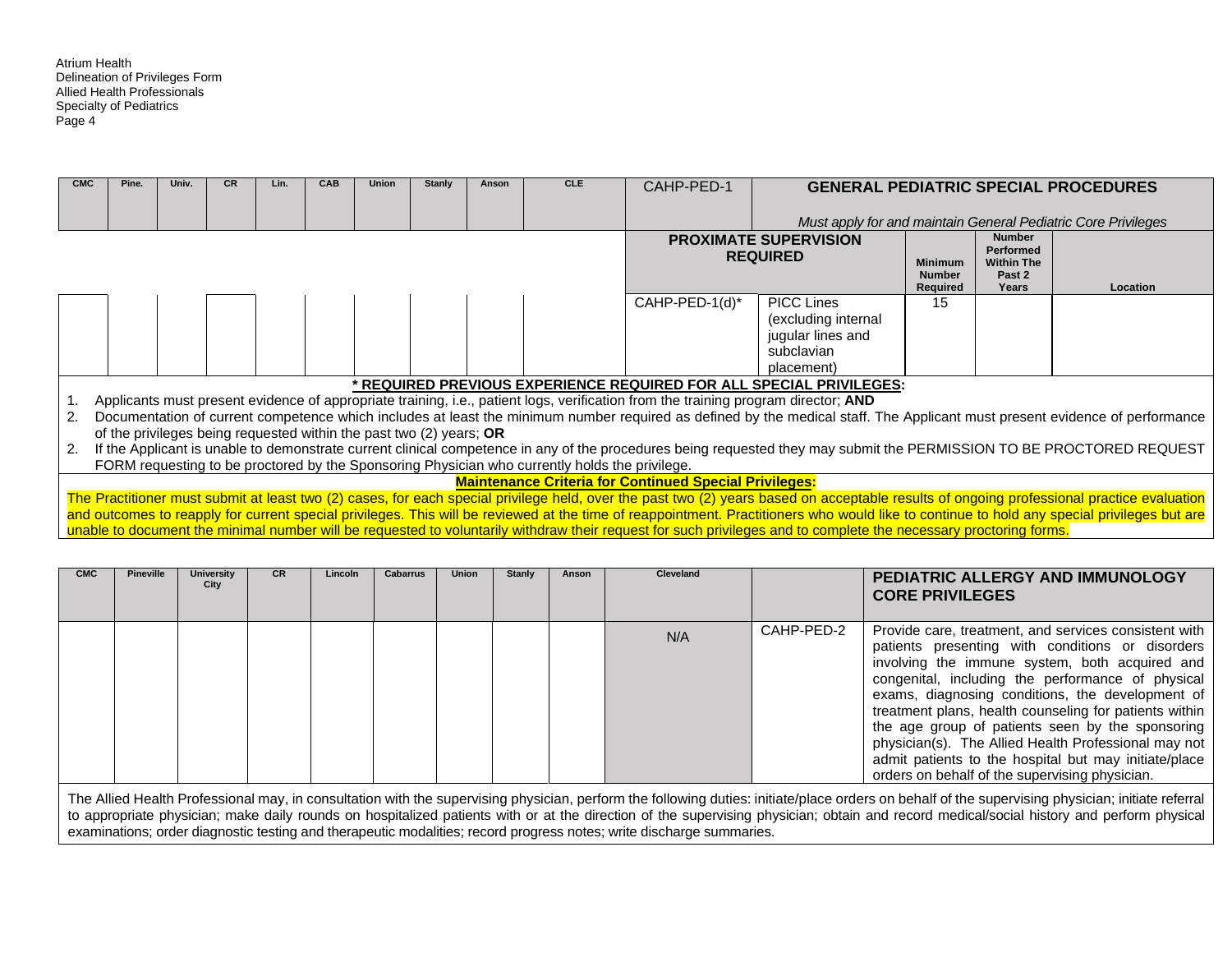| <b>CMC</b>     | <b>Pineville</b> | <b>University</b>                                                        | CR   | Lincoln | <b>Cabarrus</b> | <b>Union</b> | <b>Stanly</b> | Anson      | <b>Cleveland</b>                                                                                                                                                  |                                                                                           |                                                                 |                                                                           |                                                                                                                                                                                                                                                                                                                                                                                                                                                                                                                                                                                                                                                                                                                                                                                                                                                                                                                                                                                            |
|----------------|------------------|--------------------------------------------------------------------------|------|---------|-----------------|--------------|---------------|------------|-------------------------------------------------------------------------------------------------------------------------------------------------------------------|-------------------------------------------------------------------------------------------|-----------------------------------------------------------------|---------------------------------------------------------------------------|--------------------------------------------------------------------------------------------------------------------------------------------------------------------------------------------------------------------------------------------------------------------------------------------------------------------------------------------------------------------------------------------------------------------------------------------------------------------------------------------------------------------------------------------------------------------------------------------------------------------------------------------------------------------------------------------------------------------------------------------------------------------------------------------------------------------------------------------------------------------------------------------------------------------------------------------------------------------------------------------|
|                |                  | City                                                                     |      |         |                 |              |               |            |                                                                                                                                                                   |                                                                                           | <b>SPECIALTY OF PEDIATRIC</b><br><b>CARDIOVASCULAR DISEASES</b> |                                                                           |                                                                                                                                                                                                                                                                                                                                                                                                                                                                                                                                                                                                                                                                                                                                                                                                                                                                                                                                                                                            |
|                |                  |                                                                          | N/A  |         |                 |              |               |            | N/A                                                                                                                                                               | CAHP-PED-3                                                                                | supervising physician.                                          |                                                                           | Provide comprehensive care to patients diagnosed with<br>cardiovascular disease and those identified as at risk<br>for cardiac vascular events within the age group of<br>patients seen by the supervising physician. Allied<br>Health Professionals may not admit patients to the<br>hospital but may initiate/place orders on behalf of the                                                                                                                                                                                                                                                                                                                                                                                                                                                                                                                                                                                                                                              |
|                |                  | mechanical devices to support or replace the heart partially or totally. |      |         |                 |              |               |            | Directing/Performing Pediatric Life Support (PALS) in accordance with certification. Documentation of current certification required.                             |                                                                                           |                                                                 |                                                                           | The Allied Health Professional may, in consultation with the supervising physician, perform the following duties: initiate/place orders on behalf of the supervising physician; perform wound<br>debridement and general care for superficial wounds and minor superficial surgical procedures; initiate referral to appropriate physician; make daily rounds on hospitalized patients with<br>or at the direction of the supervising physician; obtain and record medical/social history and perform physical examinations including rectal and genitor-urinary examinations as indicated;<br>order diagnostic testing and therapeutic modalities; perform field infiltrations of anesthetic solutions; perform incision and drainage of superficial abscesses; preliminary interpretation of<br>electrocardiogram with physician consultation; record progress notes; write discharge summaries. Provide basic care and management of patients with implantation of artificial heart and |
| <b>CMC</b>     | Pine.            | CR<br>Univ.                                                              | Lin. | CAB     | <b>Union</b>    | Stanly       | Anson         | <b>CLE</b> | CAHP-PED-3                                                                                                                                                        |                                                                                           |                                                                 |                                                                           | <b>CARDIOVASCULAR DISEASES SPECIAL PROCEDURES</b>                                                                                                                                                                                                                                                                                                                                                                                                                                                                                                                                                                                                                                                                                                                                                                                                                                                                                                                                          |
|                |                  |                                                                          |      |         |                 |              |               |            |                                                                                                                                                                   |                                                                                           |                                                                 | <b>Privileges</b>                                                         | Must apply for and maintain Pediatric Cardiovascular Diseases Core                                                                                                                                                                                                                                                                                                                                                                                                                                                                                                                                                                                                                                                                                                                                                                                                                                                                                                                         |
|                |                  |                                                                          |      |         |                 |              |               |            |                                                                                                                                                                   | <b>PROXIMATE SUPERVISION</b><br><b>REQUIRED</b>                                           | <b>Minimum</b><br><b>Number</b><br>Required                     | <b>Number</b><br><b>Performed</b><br><b>Within The</b><br>Past 2<br>Years | Location                                                                                                                                                                                                                                                                                                                                                                                                                                                                                                                                                                                                                                                                                                                                                                                                                                                                                                                                                                                   |
|                |                  | N/A                                                                      |      |         |                 |              |               | N/A        | CAHP-PED-3(a)*                                                                                                                                                    | <b>PICC Lines</b><br>(excluding internal<br>jugular lines and<br>subclavian<br>placement) | 15                                                              |                                                                           |                                                                                                                                                                                                                                                                                                                                                                                                                                                                                                                                                                                                                                                                                                                                                                                                                                                                                                                                                                                            |
|                |                  |                                                                          |      |         |                 |              |               |            | * REQUIRED PREVIOUS EXPERIENCE REQUIRED FOR ALL SPECIAL PRIVILEGES:                                                                                               |                                                                                           |                                                                 |                                                                           |                                                                                                                                                                                                                                                                                                                                                                                                                                                                                                                                                                                                                                                                                                                                                                                                                                                                                                                                                                                            |
| 1.<br>2.<br>2. |                  | of the privileges being requested within the past two (2) years; OR      |      |         |                 |              |               |            | Applicants must present evidence of appropriate training, i.e., patient logs, verification from the training program director; AND                                |                                                                                           |                                                                 |                                                                           | Documentation of current competence which includes at least the minimum number required as defined by the medical staff. The Applicant must present evidence of performance<br>If the Applicant is unable to demonstrate current clinical competence in any of the procedures being requested they may submit the PERMISSION TO BE PROCTORED REQUEST                                                                                                                                                                                                                                                                                                                                                                                                                                                                                                                                                                                                                                       |
|                |                  |                                                                          |      |         |                 |              |               |            | FORM requesting to be proctored by the Sponsoring Physician who currently holds the privilege.                                                                    |                                                                                           |                                                                 |                                                                           |                                                                                                                                                                                                                                                                                                                                                                                                                                                                                                                                                                                                                                                                                                                                                                                                                                                                                                                                                                                            |
|                |                  |                                                                          |      |         |                 |              |               |            | <b>Maintenance Criteria for Continued Special Privileges:</b>                                                                                                     |                                                                                           |                                                                 |                                                                           | The Practitioner must submit at least two (2) cases, for each special privilege held, over the past two (2) years based on acceptable results of ongoing professional practice evaluation                                                                                                                                                                                                                                                                                                                                                                                                                                                                                                                                                                                                                                                                                                                                                                                                  |
|                |                  |                                                                          |      |         |                 |              |               |            | unable to document the minimal number will be requested to voluntarily withdraw their request for such privileges and to complete the necessary proctoring forms. |                                                                                           |                                                                 |                                                                           | and outcomes to reapply for current special privileges. This will be reviewed at the time of reappointment. Practitioners who would like to continue to hold any special privileges but are                                                                                                                                                                                                                                                                                                                                                                                                                                                                                                                                                                                                                                                                                                                                                                                                |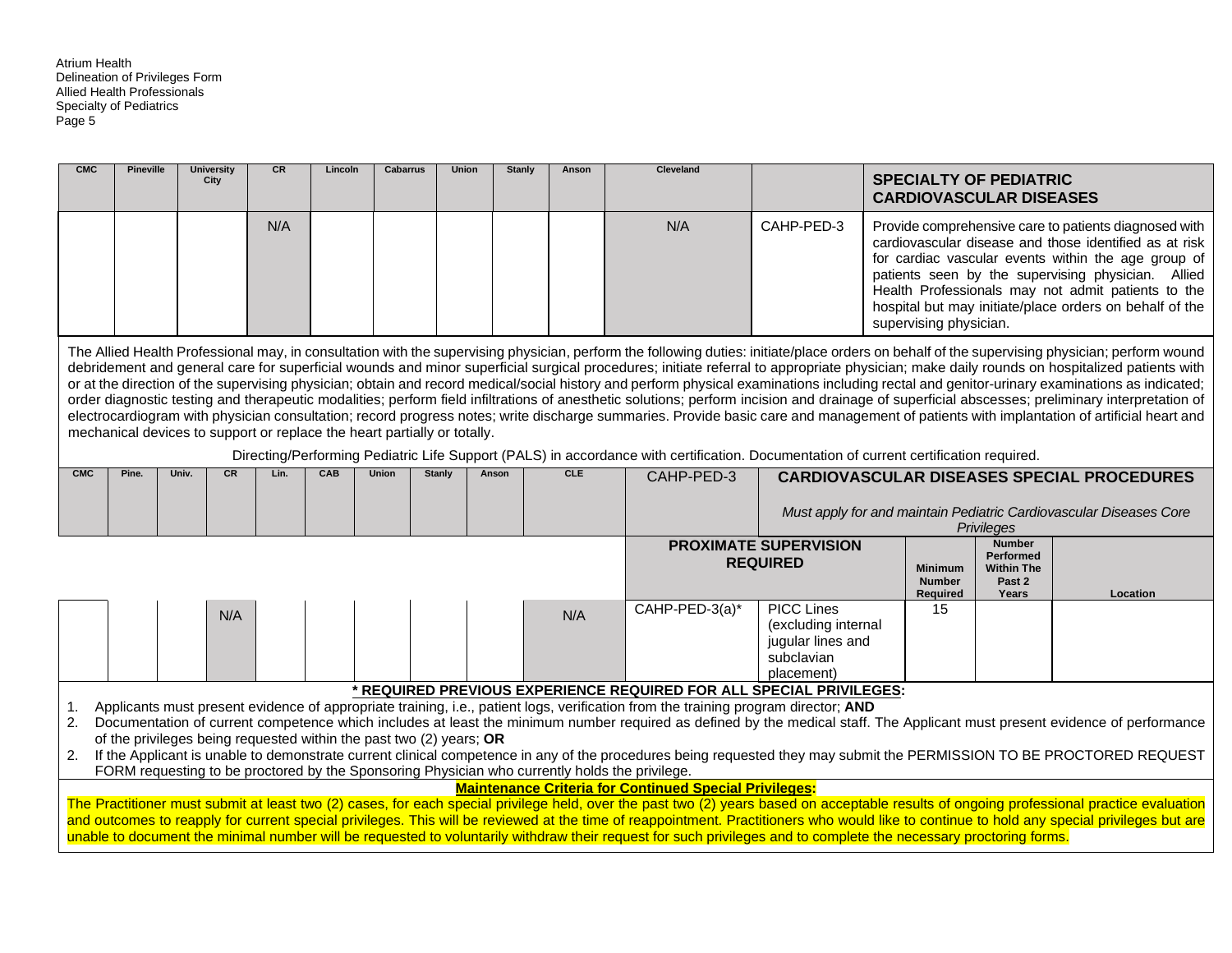| <b>CMC</b> | <b>Pineville</b> |       | <b>University</b><br>City | <b>CR</b> | Lincoln | <b>Cabarrus</b> | <b>Union</b>  | <b>Stanly</b> | Anson      | <b>Cleveland</b>                                                                                                                                                                            |                                                                     |                           | <b>PRIVILEGES</b>                 | <b>PEDIATRIC CRITICAL CARE CORE</b>                                                                      |
|------------|------------------|-------|---------------------------|-----------|---------|-----------------|---------------|---------------|------------|---------------------------------------------------------------------------------------------------------------------------------------------------------------------------------------------|---------------------------------------------------------------------|---------------------------|-----------------------------------|----------------------------------------------------------------------------------------------------------|
|            | N/A              |       | N/A                       | N/A       | N/A     | N/A             | N/A           | N/A           | N/A        | N/A                                                                                                                                                                                         | CAHP-PED-4                                                          |                           |                                   | Critical Care Medicine Core Privileges - Evaluate,                                                       |
|            |                  |       |                           |           |         |                 |               |               |            |                                                                                                                                                                                             |                                                                     |                           |                                   | diagnose, interpret data, treat and provide                                                              |
|            |                  |       |                           |           |         |                 |               |               |            |                                                                                                                                                                                             |                                                                     |                           |                                   | consultation and management of care for patients<br>with complex needs who are critically ill within the |
|            |                  |       |                           |           |         |                 |               |               |            |                                                                                                                                                                                             |                                                                     |                           |                                   | age group of patients seen by the sponsoring                                                             |
|            |                  |       |                           |           |         |                 |               |               |            |                                                                                                                                                                                             |                                                                     | physician(s)              |                                   | (inclusive of neurological<br>or                                                                         |
|            |                  |       |                           |           |         |                 |               |               |            |                                                                                                                                                                                             |                                                                     |                           |                                   | postneurosurgical, postsurgical, postcardiac/thoracic                                                    |
|            |                  |       |                           |           |         |                 |               |               |            |                                                                                                                                                                                             |                                                                     |                           |                                   | surgical care). The Allied Health Professional may                                                       |
|            |                  |       |                           |           |         |                 |               |               |            |                                                                                                                                                                                             |                                                                     |                           |                                   | not admit patients to the hospital but may                                                               |
|            |                  |       |                           |           |         |                 |               |               |            |                                                                                                                                                                                             |                                                                     |                           |                                   | initiate/place orders on behalf of the supervising                                                       |
|            |                  |       |                           |           |         |                 |               |               |            | The Allied Health Professional may, in consultation with the supervising physician, perform the following duties: initiate/place orders on behalf of the supervising physician; assistance  |                                                                     | physician.                |                                   |                                                                                                          |
|            |                  |       |                           |           |         |                 |               |               |            | in management of critically ill patients alongside the intensivist; obtain and record medical history and perform physical examination; conduct comprehensive patient chart review for      |                                                                     |                           |                                   |                                                                                                          |
|            |                  |       |                           |           |         |                 |               |               |            | RHICU patients deemed appropriate by the intensivist; develop and implement an initial plan for patients in collaboration with the intensivist; initiate referral to appropriate physician; |                                                                     |                           |                                   |                                                                                                          |
|            |                  |       |                           |           |         |                 |               |               |            | order and interpret electrocardiograms with immediate second reading by supervising physician; order and perform initial interpretations of simple plain x-ray films with second reading    |                                                                     |                           |                                   |                                                                                                          |
|            |                  |       |                           |           |         |                 |               |               |            | by supervising physician (or radiologist); order diagnostic testing and therapeutic modalities; perform endotracheal extubaton; perform invasive/non-invasive ventilation and chest tube    |                                                                     |                           |                                   |                                                                                                          |
| CMC        | Pine.            | Univ. | <b>CR</b>                 | Lin.      | CAB     | <b>Union</b>    |               | Anson         | <b>CLE</b> | management in collaboration with the supervising physician, record progress notes; write discharge summaries; lumbar puncture.                                                              |                                                                     |                           |                                   |                                                                                                          |
|            |                  |       |                           |           |         |                 | <b>Stanly</b> |               |            |                                                                                                                                                                                             |                                                                     | <b>SPECIAL PROCEDURES</b> |                                   |                                                                                                          |
|            |                  |       |                           |           |         |                 |               |               |            |                                                                                                                                                                                             | Must apply for and maintain Pediatric Critical Care Core Privileges |                           |                                   |                                                                                                          |
|            |                  |       |                           |           |         |                 |               |               |            |                                                                                                                                                                                             | <b>PROXIMATE SUPERVISION</b>                                        |                           | <b>Number</b><br><b>Performed</b> |                                                                                                          |
|            |                  |       |                           |           |         |                 |               |               |            |                                                                                                                                                                                             | <b>REQUIRED</b>                                                     | <b>Minimum</b>            | <b>Within The</b>                 |                                                                                                          |
|            |                  |       |                           |           |         |                 |               |               |            |                                                                                                                                                                                             |                                                                     | <b>Number</b>             | Past 2                            |                                                                                                          |
|            |                  |       |                           |           |         |                 |               |               |            | CAHP-PED-4(a)*                                                                                                                                                                              | <b>Umbilical Vessel</b>                                             | Required<br>10            | Years                             | Location                                                                                                 |
|            | N/A              | N/A   | N/A                       | N/A       | N/A     | N/A             | N/A           | N/A           | N/A        |                                                                                                                                                                                             | Catheterization                                                     |                           |                                   |                                                                                                          |
|            | N/A              | N/A   | N/A                       | N/A       | N/A     | N/A             | N/A           | N/A           | N/A        | CAHP-PED-4(b)*                                                                                                                                                                              | Insertion of Chest                                                  | 10                        |                                   |                                                                                                          |
|            |                  |       |                           |           |         |                 |               |               |            |                                                                                                                                                                                             | <b>Tubes</b>                                                        |                           |                                   |                                                                                                          |
|            | N/A              | N/A   | N/A                       | N/A       | N/A     | N/A             | N/A           | N/A           | N/A        | CAHP-PED-4(c)*                                                                                                                                                                              | <b>Atrial and Ventricular</b>                                       | 10                        |                                   |                                                                                                          |
|            |                  |       |                           |           |         |                 |               |               |            |                                                                                                                                                                                             | Pacing Wire Removal                                                 |                           |                                   |                                                                                                          |
|            | N/A              | N/A   | N/A                       | N/A       | N/A     | N/A             | N/A           | N/A           | N/A        | CAHP-PED-4(d)*                                                                                                                                                                              | Intracardiac                                                        | 10                        |                                   |                                                                                                          |
|            |                  |       |                           |           |         |                 |               |               |            |                                                                                                                                                                                             | Indwelling Line<br>Removal                                          |                           |                                   |                                                                                                          |
|            |                  |       |                           |           |         |                 |               |               |            | CAHP-PED-4(e)*                                                                                                                                                                              | Peripherally Inserted                                               | 15                        |                                   |                                                                                                          |
|            | N/A              | N/A   | N/A                       | N/A       | N/A     | N/A             | N/A           | N/A           | N/A        |                                                                                                                                                                                             | <b>Central Venous</b>                                               |                           |                                   |                                                                                                          |
|            |                  |       |                           |           |         |                 |               |               |            |                                                                                                                                                                                             | Catheters (PICC)                                                    |                           |                                   |                                                                                                          |
|            |                  |       |                           |           |         |                 |               |               |            |                                                                                                                                                                                             | Lines                                                               |                           |                                   |                                                                                                          |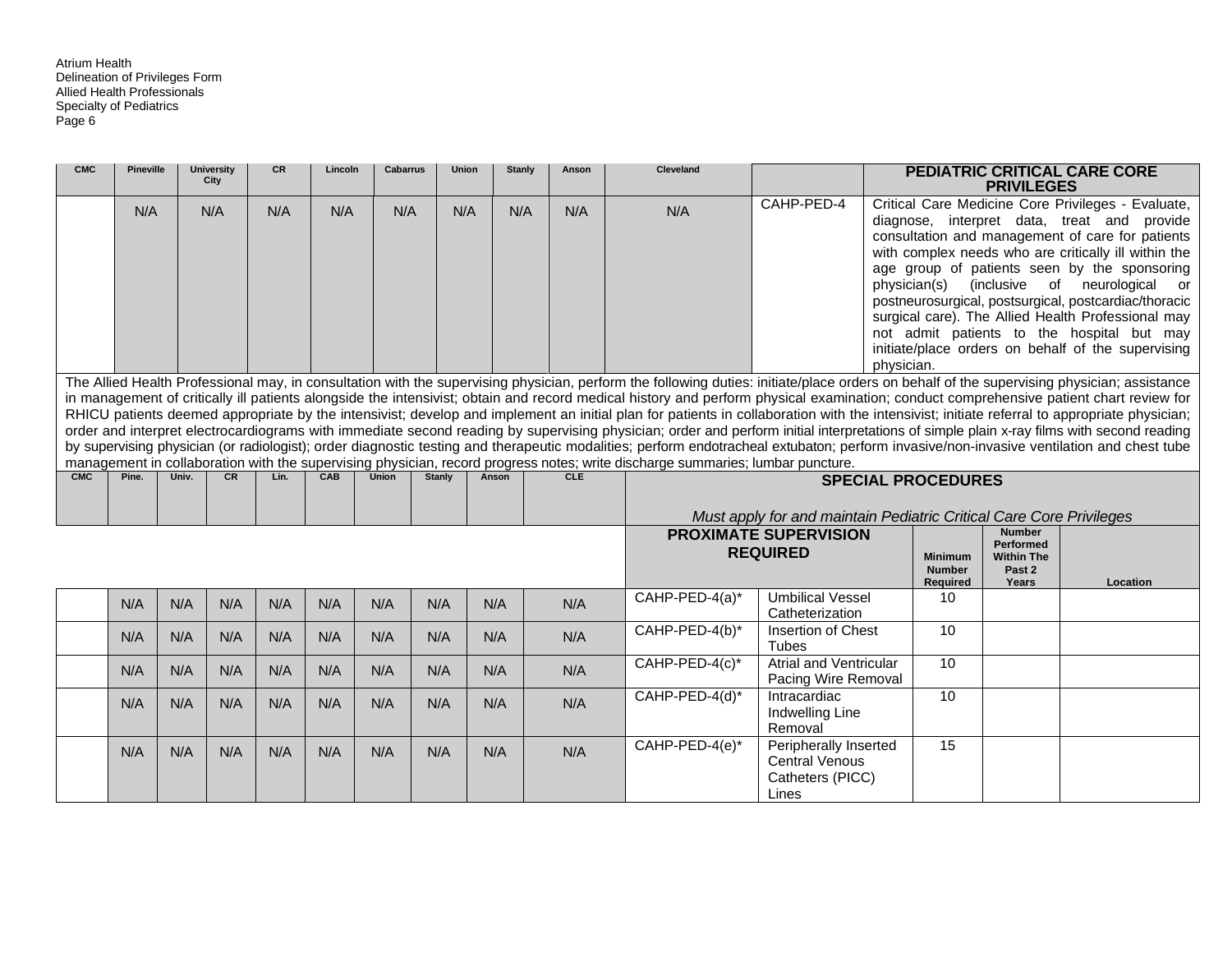| <b>CMC</b> | Pine. | Univ. | <b>CR</b> | Lin. | <b>CAB</b> | <b>Union</b> | Stanly | Anson | <b>CLE</b> |                | <b>SPECIAL PROCEDURES</b>                                                        |                                                    |                                                                    |          |
|------------|-------|-------|-----------|------|------------|--------------|--------|-------|------------|----------------|----------------------------------------------------------------------------------|----------------------------------------------------|--------------------------------------------------------------------|----------|
|            |       |       |           |      |            |              |        |       |            |                | Must apply for and maintain Pediatric Critical Care Core Privileges              |                                                    |                                                                    |          |
|            |       |       |           |      |            |              |        |       |            |                | <b>PERSONAL SUPERVISION</b><br><b>REQUIRED</b>                                   | <b>Minimum</b><br><b>Number</b><br><b>Required</b> | <b>Number</b><br>Performed<br><b>Within The</b><br>Past 2<br>Years | Location |
|            | N/A   | N/A   | N/A       | N/A  | N/A        | N/A          | N/A    | N/A   | N/A        | CAHP-PED-4(f)* | Emergency/Urgent<br>Endotracheal<br>Intubation                                   | 10                                                 |                                                                    |          |
|            |       |       |           |      |            |              |        |       |            |                | <b>**GENERAL SUPERVISION</b><br><b>REQUIRED</b>                                  | <b>Minimum</b><br><b>Number</b><br>Required        | <b>Number</b><br>Performed<br><b>Within The</b><br>Past 2<br>Years | Location |
|            | N/A   | N/A   | N/A       | N/A  | N/A        | N/A          | N/A    | N/A   | N/A        | CAHP-PED-4(h)* | Insertion of Central<br><b>Venous Catheters</b><br>(Femoral/Internal<br>Jugular) | 15                                                 |                                                                    |          |
|            | N/A   | N/A   | N/A       | N/A  | N/A        | N/A          | N/A    | N/A   | N/A        | CAHP-PED-4(i)* | Percutaneous Arterial<br>Lines                                                   | 15                                                 |                                                                    |          |

#### **Maintenance Criteria for Continued Privileges (CAHP-PED-4(a-f)):**

The Practitioner must provide documentation of current clinical competence and performance of a minimum of ten (10) representative samples of the over a two (2) year period based on results of ongoing professional practice evaluation and outcomes to be eligible to reapply for privileges. This will be reviewed at the time of reappointment. Practitioners who would like to continue to hold privileges but who is not able to document the minimal number of ten (10) representative samples will be requested to voluntarily withdraw their request for such clinical privileges.

#### **Maintenance Criteria for Continued Privileges (CAHP-PED-4(g-i)) General Supervision Special Procedures\*\*:**

The Practitioner must provide documentation of current clinical competence and performance of a minimum number of procedures over a two (2) year period based on results of ongoing professional practice evaluation and outcomes to be eligible to reapply for privileges. This will be reviewed at the time of reappointment. Practitioners who would like to continue to hold privileges but who are not able to document the minimal number of cases will be requested to voluntarily withdraw their request for such clinical privileges.

Insertion of Central Venous Catheters (Femoral/Internal Jugular) 10

• Percutaneous Arterial Lines (radial femoral) 5

\*\*maximum of 50% performed in the approved simulation laboratory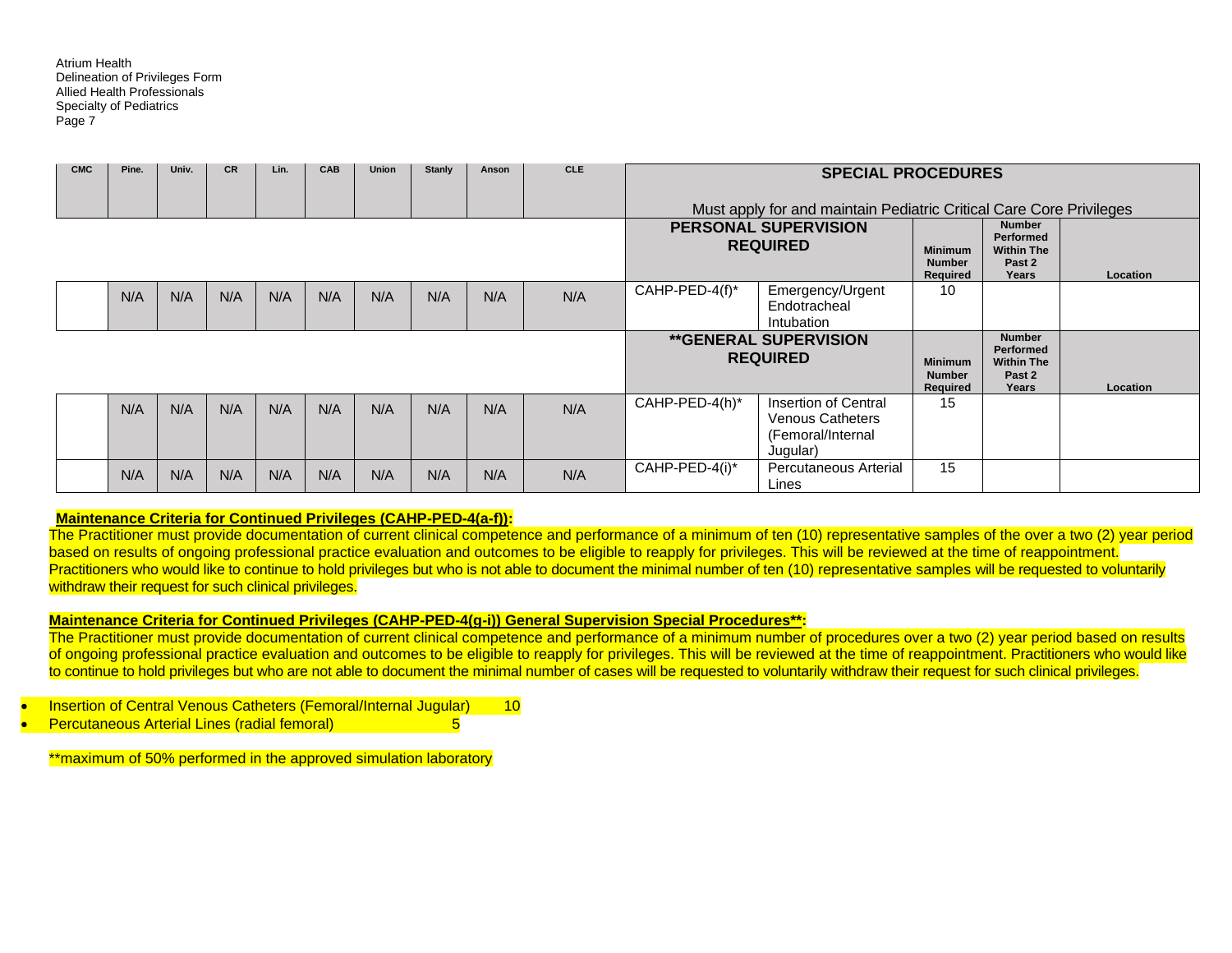| <b>CMC</b>     | <b>Pineville</b> | <b>University</b><br>City                                          | CR   | Lincoln    | <b>Cabarrus</b> | <b>Union</b>  |       | Stanly | Anson      | <b>Cleveland</b>                                                                                                                                                                                                                                                                                                                                                                                                                                                                                                                                                                                                                                                                                                                                                                       |                                                                                                            |            |                                             |                                                                           | <b>SPECIALTY OF PEDIATRIC DERMATOLOGY</b>                                                                                                                                                                                                                                                                                                                                                                |
|----------------|------------------|--------------------------------------------------------------------|------|------------|-----------------|---------------|-------|--------|------------|----------------------------------------------------------------------------------------------------------------------------------------------------------------------------------------------------------------------------------------------------------------------------------------------------------------------------------------------------------------------------------------------------------------------------------------------------------------------------------------------------------------------------------------------------------------------------------------------------------------------------------------------------------------------------------------------------------------------------------------------------------------------------------------|------------------------------------------------------------------------------------------------------------|------------|---------------------------------------------|---------------------------------------------------------------------------|----------------------------------------------------------------------------------------------------------------------------------------------------------------------------------------------------------------------------------------------------------------------------------------------------------------------------------------------------------------------------------------------------------|
|                |                  |                                                                    |      |            |                 |               |       |        |            |                                                                                                                                                                                                                                                                                                                                                                                                                                                                                                                                                                                                                                                                                                                                                                                        | CAHP-PED-5                                                                                                 | physician. | sponsoring                                  | physical exams, diagnosing                                                | Provide care, treatment, and services consistent with<br>dermatology practice, including the performance of<br>conditions, the<br>development of treatment plans, health counseling for<br>patients within the age group of patients seen by the<br>physician(s). The Allied Health<br>Professional may not admit patients to the hospital but<br>may initiate/place orders on behalf of the supervising |
|                |                  |                                                                    |      |            |                 |               |       |        |            | The Allied Health Professional may, in consultation with the supervising physician, perform the following duties: initiate/place orders on behalf of the supervising physician; assist in major<br>medical procedures such as Mohs micrographic surgery, if applicable; perform wound debridement, suturing and general care for superficial wounds and minor superficial surgical procedures;<br>initiate referrals to appropriate physicians; make daily rounds on hospitalized patients with or at the direction of the sponsoring physician; obtain and record medical/social history and perform<br>physical examinations; order diagnostic testing and therapeutic modalities; field infiltrations of anesthetic solutions; record progress notes and write discharge summaries. |                                                                                                            |            |                                             |                                                                           |                                                                                                                                                                                                                                                                                                                                                                                                          |
| <b>CMC</b>     | Pine.            | Univ.<br>CR                                                        | Lin. | <b>CAB</b> | <b>Union</b>    | <b>Stanly</b> | Anson |        | <b>CLE</b> |                                                                                                                                                                                                                                                                                                                                                                                                                                                                                                                                                                                                                                                                                                                                                                                        | <b>DERMATOLOGY SPECIAL PROCEDURES</b><br>Must apply for and maintain Pediatric Dermatology Core Privileges |            |                                             |                                                                           |                                                                                                                                                                                                                                                                                                                                                                                                          |
|                |                  |                                                                    |      |            |                 |               |       |        |            |                                                                                                                                                                                                                                                                                                                                                                                                                                                                                                                                                                                                                                                                                                                                                                                        | <b>PROXIMATE SUPERVISION</b><br><b>REQUIRED</b>                                                            |            | <b>Minimum</b><br><b>Number</b><br>Required | <b>Number</b><br><b>Performed</b><br><b>Within The</b><br>Past 2<br>Years | Location                                                                                                                                                                                                                                                                                                                                                                                                 |
|                |                  | N/A                                                                |      |            |                 |               |       |        |            | CAHP-PED-5(a)*                                                                                                                                                                                                                                                                                                                                                                                                                                                                                                                                                                                                                                                                                                                                                                         | Cryosurgery                                                                                                |            | 10                                          |                                                                           |                                                                                                                                                                                                                                                                                                                                                                                                          |
|                |                  | N/A                                                                |      |            |                 |               |       |        |            | CAHP-PED-5(b)*                                                                                                                                                                                                                                                                                                                                                                                                                                                                                                                                                                                                                                                                                                                                                                         | Electrosurgery/Electr<br>odesiccation                                                                      |            | 10                                          |                                                                           |                                                                                                                                                                                                                                                                                                                                                                                                          |
|                |                  | N/A                                                                |      |            |                 |               |       |        |            | CAHP-PED-5(c)*                                                                                                                                                                                                                                                                                                                                                                                                                                                                                                                                                                                                                                                                                                                                                                         | Biopsies and simple<br>and<br>excisions                                                                    | complex    | 10                                          |                                                                           |                                                                                                                                                                                                                                                                                                                                                                                                          |
|                |                  | N/A                                                                |      |            |                 |               |       |        |            | CAHP-PED-5(d)*                                                                                                                                                                                                                                                                                                                                                                                                                                                                                                                                                                                                                                                                                                                                                                         | Perform incision and<br>drainage of superficial<br>abscesses                                               |            | 10                                          |                                                                           |                                                                                                                                                                                                                                                                                                                                                                                                          |
|                |                  |                                                                    |      |            |                 |               |       |        |            | * REQUIRED PREVIOUS EXPERIENCE REQUIRED FOR ALL SPECIAL PRIVILEGES:                                                                                                                                                                                                                                                                                                                                                                                                                                                                                                                                                                                                                                                                                                                    |                                                                                                            |            |                                             |                                                                           |                                                                                                                                                                                                                                                                                                                                                                                                          |
| 1.<br>2.<br>2. |                  | the privileges being requested within the past two $(2)$ years; OR |      |            |                 |               |       |        |            | Applicants must present evidence of appropriate training, i.e., patient logs, verification from the training program director; AND                                                                                                                                                                                                                                                                                                                                                                                                                                                                                                                                                                                                                                                     |                                                                                                            |            |                                             |                                                                           | Documentation of current competence which includes at least the minimum number required as defined by the medical staff. The Applicant must present evidence of performance of<br>If the Applicant is unable to demonstrate current clinical competence in any of the procedures being requested they may submit the PERMISSION TO BE PROCTORED REQUEST                                                  |
|                |                  |                                                                    |      |            |                 |               |       |        |            | FORM requesting to be proctored by the Sponsoring Physician who currently holds the privilege.                                                                                                                                                                                                                                                                                                                                                                                                                                                                                                                                                                                                                                                                                         |                                                                                                            |            |                                             |                                                                           |                                                                                                                                                                                                                                                                                                                                                                                                          |
|                |                  |                                                                    |      |            |                 |               |       |        |            | <b>Maintenance Criteria for Continued Special Privileges:</b><br>The Practitioner must submit at least two (2) cases, for each special privilege held, over the past two (2) years based on acceptable results of ongoing professional practice evaluation<br>and outcomes to reapply for current special privileges. This will be reviewed at the time of reappointment. Practitioners who would like to continue to hold any special privileges but are<br>unable to document the minimal number will be requested to voluntarily withdraw their request for such privileges and to complete the necessary proctoring forms.                                                                                                                                                         |                                                                                                            |            |                                             |                                                                           |                                                                                                                                                                                                                                                                                                                                                                                                          |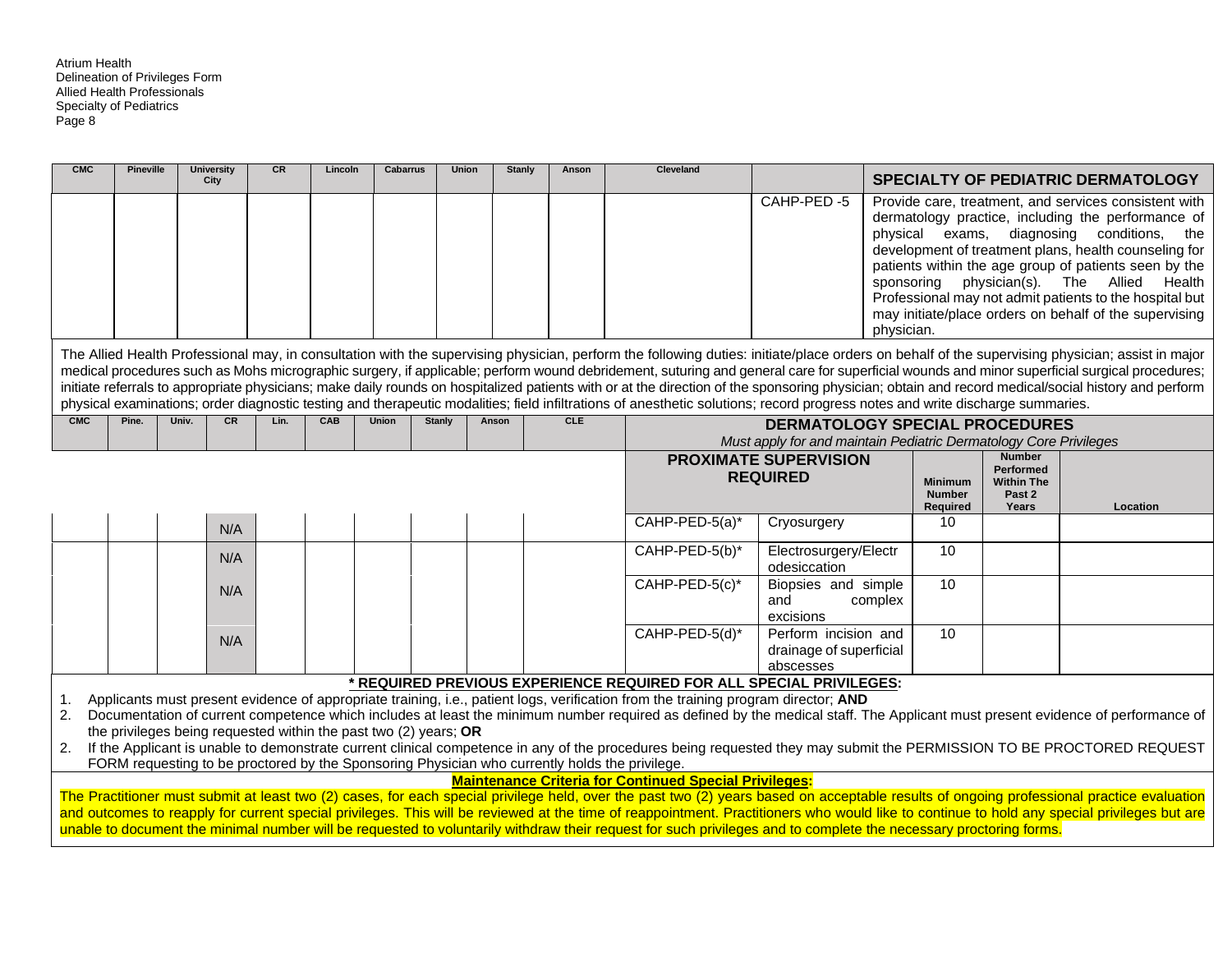| <b>CMC</b> | <b>Pineville</b> |       | <b>University</b><br>City | <b>CR</b> | Lincoln    | <b>Cabarrus</b> | Union  | <b>Stanly</b> | Anson      | <b>Cleveland</b>                                                                                                                                                                                                                                                                                                                                                                                                                                                                                                                                                                                                                                                                                                                                                                                                                                                                                                                                                                                  |                                                                          |                        |                                                    |                                                                    | <b>SPECIALTY OF PEDIATRIC EMERGENCY</b>                                                                                                                                                                                                                                                                                                                                                                                                                                                                                                                                                                                                                 |
|------------|------------------|-------|---------------------------|-----------|------------|-----------------|--------|---------------|------------|---------------------------------------------------------------------------------------------------------------------------------------------------------------------------------------------------------------------------------------------------------------------------------------------------------------------------------------------------------------------------------------------------------------------------------------------------------------------------------------------------------------------------------------------------------------------------------------------------------------------------------------------------------------------------------------------------------------------------------------------------------------------------------------------------------------------------------------------------------------------------------------------------------------------------------------------------------------------------------------------------|--------------------------------------------------------------------------|------------------------|----------------------------------------------------|--------------------------------------------------------------------|---------------------------------------------------------------------------------------------------------------------------------------------------------------------------------------------------------------------------------------------------------------------------------------------------------------------------------------------------------------------------------------------------------------------------------------------------------------------------------------------------------------------------------------------------------------------------------------------------------------------------------------------------------|
|            |                  |       |                           |           |            |                 |        |               |            |                                                                                                                                                                                                                                                                                                                                                                                                                                                                                                                                                                                                                                                                                                                                                                                                                                                                                                                                                                                                   |                                                                          | <b>MEDICINE</b>        |                                                    |                                                                    |                                                                                                                                                                                                                                                                                                                                                                                                                                                                                                                                                                                                                                                         |
|            | N/A              |       | N/A                       | N/A       | N/A        | N/A             | N/A    | N/A           | N/A        | N/A                                                                                                                                                                                                                                                                                                                                                                                                                                                                                                                                                                                                                                                                                                                                                                                                                                                                                                                                                                                               | CAHP-PED-6                                                               | supervising physician. |                                                    |                                                                    | Assess, evaluate, diagnose, and initially treat patients<br>within the age group of patients seen by the supervising<br>physician who present in the Emergency Department<br>with any symptom, illness, injury, or condition, and<br>provide services necessary to ameliorate minor<br>illnesses or injuries. Stabilize patients with major<br>illnesses or injuries and assess all patients to determine<br>if additional care is necessary. Privileges do not include<br>long-term care of patients on an inpatient basis. The<br>Allied Health Professional may not admit patients to the<br>hospital but may initiate/place orders on behalf of the |
|            |                  |       |                           |           |            |                 |        |               |            | The Allied Health Professional may, in consultation with the supervising physician, perform the following duties: initiate/place orders on behalf of the supervising physician; apply, remove,<br>and manage casts and splints; perform wound debridement and general care for superficial wounds and minor superficial surgical procedures; initiate referral to appropriate physician; obtain<br>and record medical/social history and perform physical examinations including rectal and genitor-urinary examinations as indicated; ocular tonometry; order diagnostic testing and therapeutic<br>modalities; perform incision and drainage of superficial abscesses; perform preliminary interpretations of EKGs with immediate second reading by supervising physician; field infiltrations of<br>anesthetic solutions; record progress notes; reduce joint dislocations; perform removal of superficial foreign body; splint extremity fractures; perform trephination and removal of nail. |                                                                          |                        |                                                    |                                                                    |                                                                                                                                                                                                                                                                                                                                                                                                                                                                                                                                                                                                                                                         |
| <b>CMC</b> | Pine.            | Univ. | <b>CR</b>                 | Lin.      | <b>CAB</b> | <b>Union</b>    | Stanly | Anson         | <b>CLE</b> |                                                                                                                                                                                                                                                                                                                                                                                                                                                                                                                                                                                                                                                                                                                                                                                                                                                                                                                                                                                                   | PEDIATRIC EMERGENCY MEDICINE SPECIAL PROCEDURES                          |                        |                                                    |                                                                    |                                                                                                                                                                                                                                                                                                                                                                                                                                                                                                                                                                                                                                                         |
|            |                  |       |                           |           |            |                 |        |               |            |                                                                                                                                                                                                                                                                                                                                                                                                                                                                                                                                                                                                                                                                                                                                                                                                                                                                                                                                                                                                   | Must apply for and maintain Pediatric Emergency Medicine Core Privileges |                        |                                                    |                                                                    |                                                                                                                                                                                                                                                                                                                                                                                                                                                                                                                                                                                                                                                         |
|            |                  |       |                           |           |            |                 |        |               |            |                                                                                                                                                                                                                                                                                                                                                                                                                                                                                                                                                                                                                                                                                                                                                                                                                                                                                                                                                                                                   | <b>PROXIMATE SUPERVISION</b><br><b>REQUIRED</b>                          |                        | <b>Minimum</b><br><b>Number</b><br><b>Required</b> | <b>Number</b><br>Performed<br><b>Within The</b><br>Past 2<br>Years | Location                                                                                                                                                                                                                                                                                                                                                                                                                                                                                                                                                                                                                                                |
|            | N/A              | N/A   | N/A                       | N/A       | N/A        | N/A             | N/A    | N/A           | N/A        | CAHP-PED-6(a)*                                                                                                                                                                                                                                                                                                                                                                                                                                                                                                                                                                                                                                                                                                                                                                                                                                                                                                                                                                                    | Perform anoscopy                                                         |                        | 10                                                 |                                                                    |                                                                                                                                                                                                                                                                                                                                                                                                                                                                                                                                                                                                                                                         |
|            | N/A              | N/A   | N/A                       | N/A       | N/A        | N/A             | N/A    | N/A           | N/A        | CAHP-PED-6(b)*                                                                                                                                                                                                                                                                                                                                                                                                                                                                                                                                                                                                                                                                                                                                                                                                                                                                                                                                                                                    | Remove central<br>venous catheters                                       |                        | 10                                                 |                                                                    |                                                                                                                                                                                                                                                                                                                                                                                                                                                                                                                                                                                                                                                         |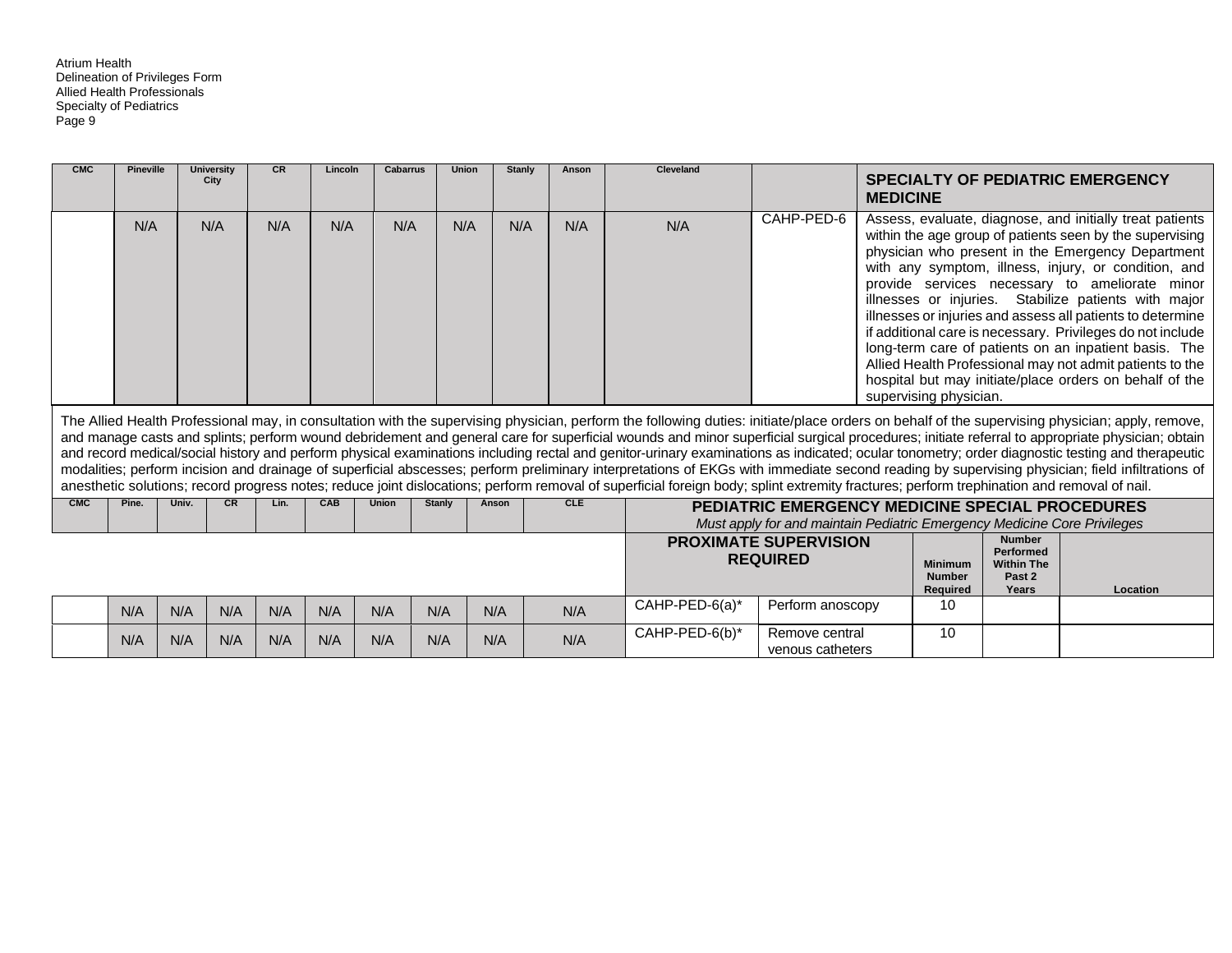| <b>CMC</b> | Pineville | University<br>City | <b>CR</b> | Lincoln | <b>Cabarrus</b> | <b>Union</b> | Stanly | Anson | Cleveland |            | <b>PEDIATRIC ENDOCRINOLOGY CORE</b><br><b>PRIVILEGES</b>                                                                                                                                                                                                                                                                                                                            |
|------------|-----------|--------------------|-----------|---------|-----------------|--------------|--------|-------|-----------|------------|-------------------------------------------------------------------------------------------------------------------------------------------------------------------------------------------------------------------------------------------------------------------------------------------------------------------------------------------------------------------------------------|
|            |           |                    |           |         |                 |              |        |       |           | CAHP-PED-7 | Provide care, treatment, and services consistent with<br>endocrinology practice, including the performance of<br>physical exams, diagnosing conditions, the<br>development of treatment plans, health counseling for<br>patients. The Allied Health Professional may not admit<br>patients to the hospital but may initiate/place orders on<br>behalf of the supervising physician. |

The Allied Health Professional may, in consultation with the supervising physician, perform the following duties: initiate/place orders on behalf of the supervising physician; initiate referral to appropriate physician; make daily rounds on hospitalized patients with or at the direction of the supervising physician; obtain and record medical/social history and perform physical examinations; order diagnostic testing and therapeutic modalities; record progress notes; write discharge summaries.

| <b>CMC</b> | <b>Pineville</b> | <b>University</b><br>City | <b>CR</b> | Lincoln | Cabarrus | Union | Stanly | Anson | Cleveland |            | <b>SPECIALTY OF PEDIATRIC</b><br><b>GASTROENTEROLOGY</b>                                                                                                                                                                                                                                                                                                                                                                                                          |
|------------|------------------|---------------------------|-----------|---------|----------|-------|--------|-------|-----------|------------|-------------------------------------------------------------------------------------------------------------------------------------------------------------------------------------------------------------------------------------------------------------------------------------------------------------------------------------------------------------------------------------------------------------------------------------------------------------------|
|            |                  |                           |           |         |          |       |        |       |           | CAHP-PED-8 | Provide care, treatment, and services consistent with<br>gastroenterology practice, including the performance of<br>physical exams, diagnosing conditions, the<br>development of treatment plans, health counseling for<br>patients within the age group of patients seen by the<br>sponsoring physician(s). The Allied Health Professional<br>may not admit patients to the hospital but may<br>initiate/place orders on behalf of the supervising<br>physician. |

The Allied Health Professional may, in consultation with the supervising physician, perform the following duties: initiate/place orders on behalf of the supervising physician; initiate referral to appropriate physician; Counsel and instruct patients and significant others as appropriate; obtain medical histories and perform physical exams; order diagnostic testing and therapeutic modalities; peg tube replacement-mature tract; make daily rounds on hospitalized patients with or at the direction of the supervising physician; record progress notes, write discharge summaries.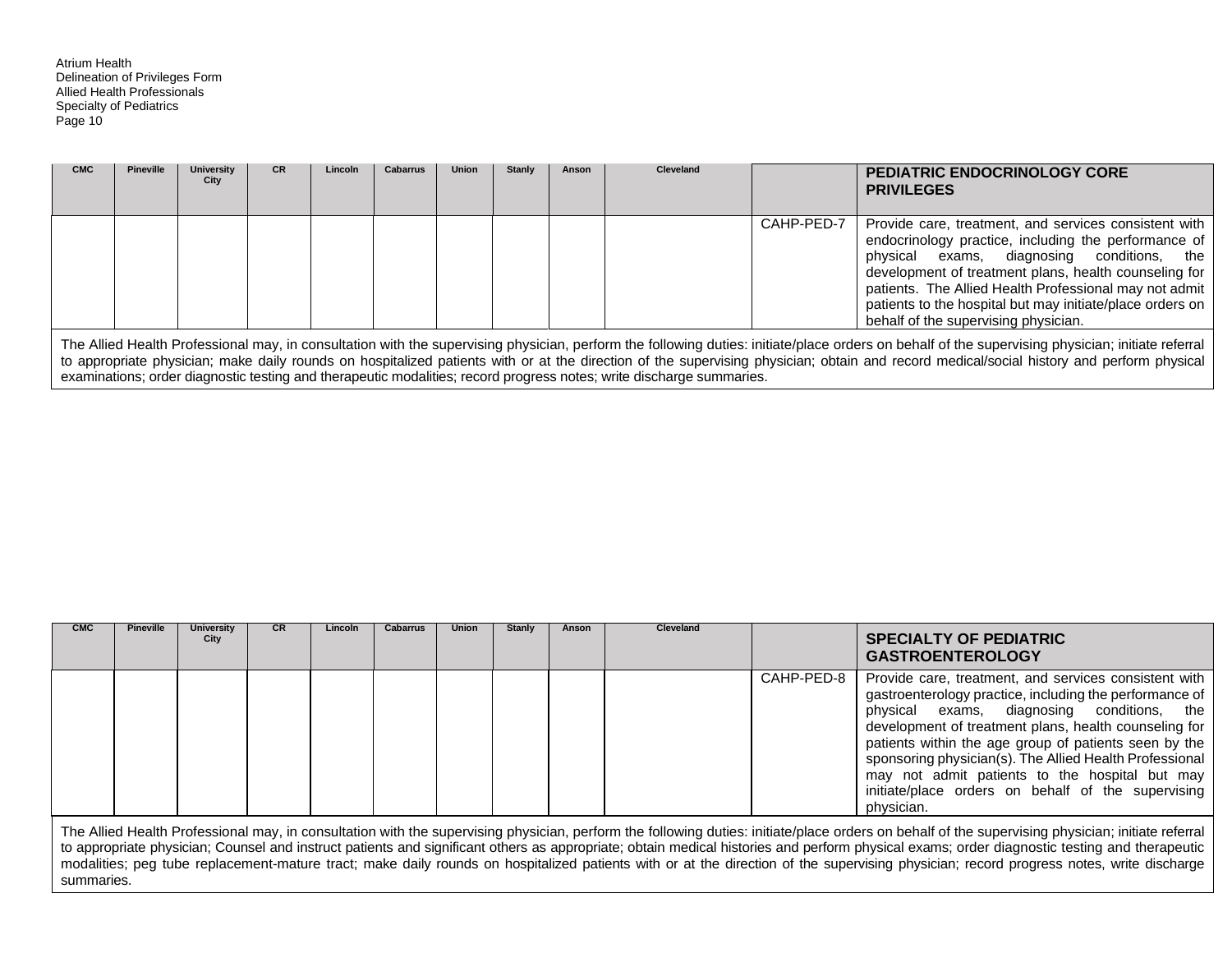| Pine. | Univ. | <b>CR</b> | Lin. | <b>CAB</b> | <b>Union</b> | Stanly | Anson | <b>CLE</b> |                                                 | <b>GASTROENTEROLOGY SPECIAL PROCEDURES</b>                             |                                             |                                                                 |          |
|-------|-------|-----------|------|------------|--------------|--------|-------|------------|-------------------------------------------------|------------------------------------------------------------------------|---------------------------------------------|-----------------------------------------------------------------|----------|
|       |       |           |      |            |              |        |       |            |                                                 | Must apply for and maintain Pediatric Gastroenterology Core Privileges |                                             |                                                                 |          |
|       |       |           |      |            |              |        |       |            | <b>PROXIMATE SUPERVISION</b><br><b>REQUIRED</b> |                                                                        | <b>Minimum</b><br><b>Number</b><br>Required | <b>Number</b><br>Performed<br><b>Within The</b><br>Past 2 Years | Location |
|       |       | N/A       |      |            |              |        |       |            | $CAHP-PED-8(a)^*$                               | Paracentesis                                                           | 10                                          |                                                                 |          |

#### **\* REQUIRED PREVIOUS EXPERIENCE REQUIRED FOR ALL SPECIAL PRIVILEGES:**

1. Applicants must present evidence of appropriate training, i.e., patient logs, verification from the training program director; **AND**

- 2. Documentation of current competence which includes at least the minimum number required as defined by the medical staff. The Applicant must present evidence of performance of the privileges being requested within the past two (2) years; **OR**
- 2. If the Applicant is unable to demonstrate current clinical competence in any of the procedures being requested they may submit the PERMISSION TO BE PROCTORED REQUEST FORM requesting to be proctored by the Sponsoring Physician who currently holds the privilege.

**Maintenance Criteria for Continued Special Privileges:**

The Practitioner must submit at least two (2) cases, for each special privilege held, over the past two (2) years based on acceptable results of ongoing professional practice evaluation and outcomes to reapply for current special privileges. This will be reviewed at the time of reappointment. Practitioners who would like to continue to hold any special privileges but are unable to document the minimal number will be requested to voluntarily withdraw their request for such privileges and to complete the necessary proctoring forms.

| <b>CMC</b> | <b>Pineville</b> | <b>University</b><br>City | <b>CR</b> | Lincoln | Cabarrus | <b>Union</b> | Stanly | Anson | Cleveland |            | <b>PEDIATRIC HEMATOLOGY/MEDICAL</b><br><b>ONCOLOGY CORE PRIVILEGES</b>                                                                                                                                                                                                                                                                                                                                                                                            |
|------------|------------------|---------------------------|-----------|---------|----------|--------------|--------|-------|-----------|------------|-------------------------------------------------------------------------------------------------------------------------------------------------------------------------------------------------------------------------------------------------------------------------------------------------------------------------------------------------------------------------------------------------------------------------------------------------------------------|
|            |                  |                           |           |         |          |              |        |       |           | CAHP-PED-9 | Provide care, treatment, and services consistent with<br>hematology/oncology practice, including the<br>performance of physical exams, diagnosing<br>conditions, the development of treatment plans, health<br>counseling for patients within the age group of patients<br>seen by the sponsoring physician(s). Allied Health<br>Professionals may not admit patients to the hospital but<br>may initiate/place orders on behalf of the supervising<br>physician. |

The Allied Health Professional may, in consultation with the supervising physician, perform the following duties: initiate/place orders on behalf of the supervising physician; direct care as specified by medical staff approved protocols; initiate referral to appropriate physician; make daily rounds on hospitalized patients with or at the direction of the supervising physician; obtain and record medical/social history and perform physical examinations; order diagnostic testing and therapeutic modalities; record progress notes; write discharge summaries; lumbar puncture.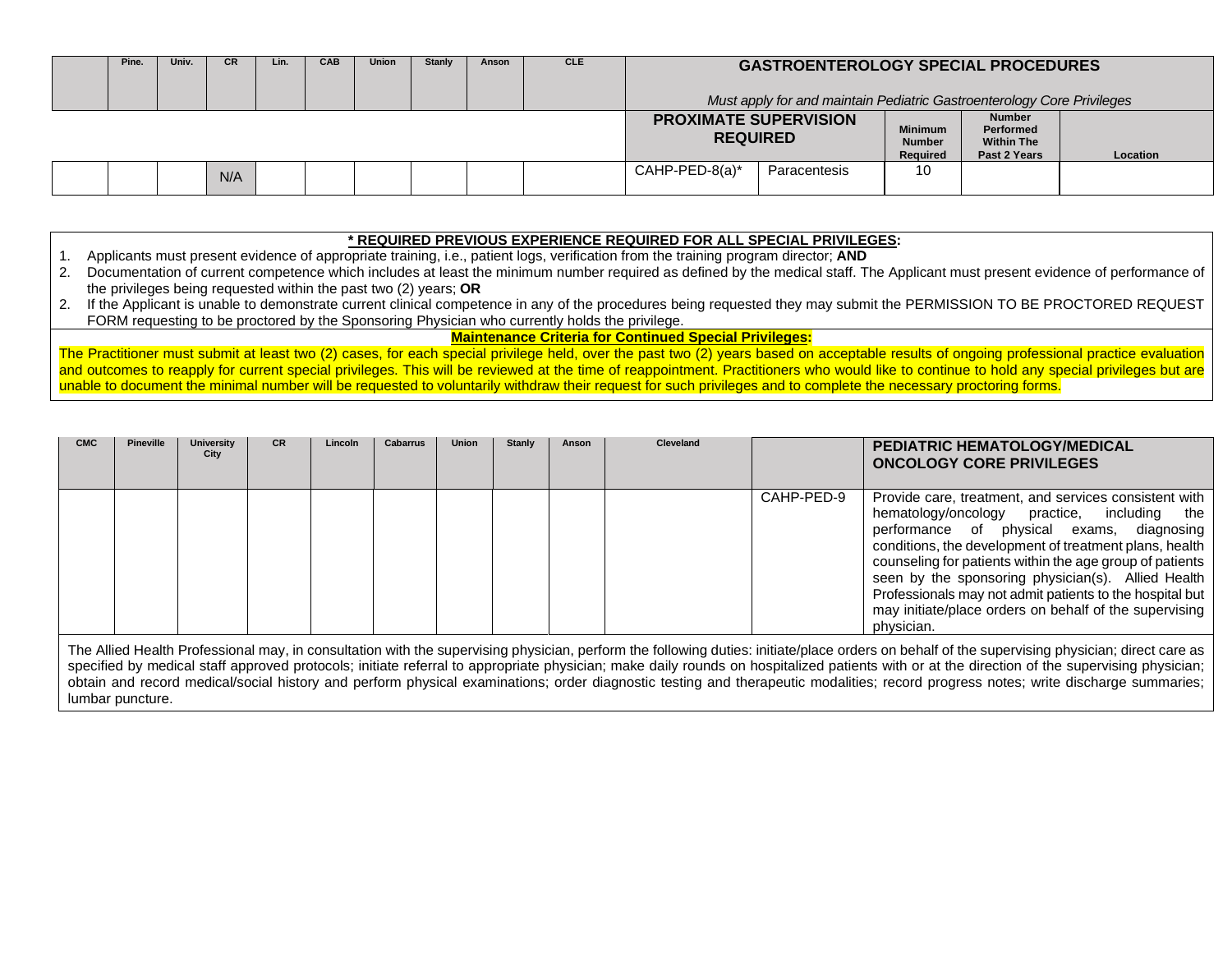| <b>CMC</b> | Pine. | Univ. | <b>CR</b> | Lin. | <b>CAB</b> | Union | <b>Stanly</b> | Anson | <b>CLE</b> | CAHP-PED-9                                      |                                                                |                                             | <b>SPECIAL PROCEDURES</b>                                                                    | PEDIATRIC HEMATOLOGY/MEDICAL ONCOLOGY<br>Must apply for and maintain Pediatric Hematology/Medical Oncology |
|------------|-------|-------|-----------|------|------------|-------|---------------|-------|------------|-------------------------------------------------|----------------------------------------------------------------|---------------------------------------------|----------------------------------------------------------------------------------------------|------------------------------------------------------------------------------------------------------------|
|            |       |       |           |      |            |       |               |       |            | <b>PROXIMATE SUPERVISION</b><br><b>REQUIRED</b> |                                                                | <b>Minimum</b><br><b>Number</b><br>Required | <b>Core Privileges</b><br><b>Number</b><br>Performed<br><b>Within The</b><br>Past 2<br>Years | Location                                                                                                   |
|            |       |       |           |      |            |       |               |       |            | CAHP-PED-9(a)*                                  | <b>Bone Marrow</b><br>Aspiration and<br>Biopsy                 | 10                                          |                                                                                              |                                                                                                            |
|            |       |       |           |      |            |       |               |       |            | $CAHP-PED-9(c)^*$                               | Thoracentesis                                                  | 10                                          |                                                                                              |                                                                                                            |
|            |       |       |           |      |            |       |               |       |            | $CAHP-PED-9(d)^*$                               | Paracentesis                                                   | 10                                          |                                                                                              |                                                                                                            |
|            |       |       |           |      |            |       |               |       |            | $CAHP-PED-9(e)^*$                               | Administration of<br>intrathecal<br>chemotherapeutic<br>agents | 10                                          |                                                                                              |                                                                                                            |

**Maintenance Criteria for Continued Privileges (CCAHP-PED-9(a-e)):**

The Practitioner must submit a minimum of five (5) cases, for each privilege held, over the past two (2) years based on acceptable results of ongoing professional practice evaluation and outcomes to reapply for current special privileges. This will be reviewed at the time of reappointment. Practitioners who would like to continue to hold any special privileges but are unable to document the minimal number will be requested to voluntarily withdraw their request for such privileges and to complete the necessary proctoring forms.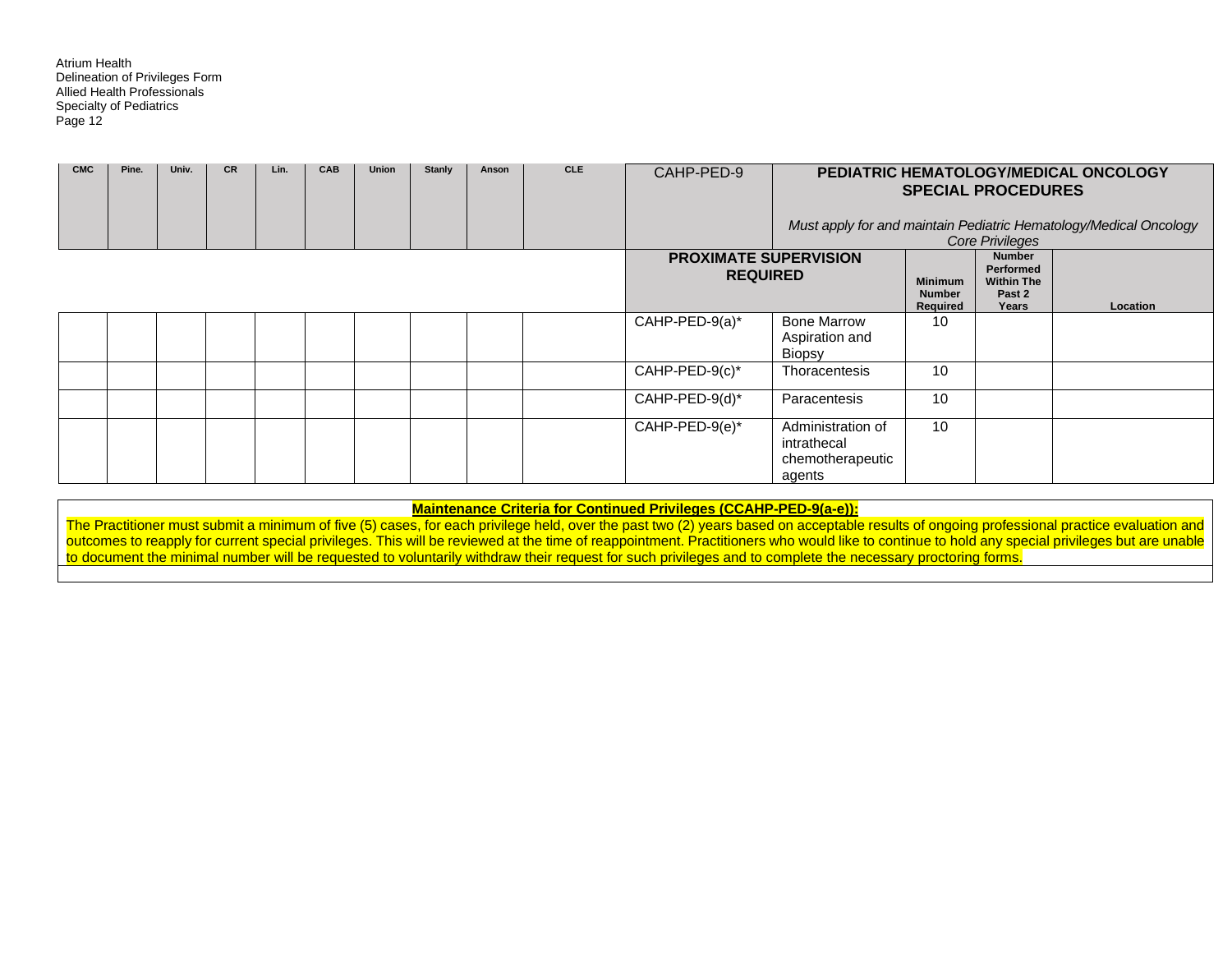| CMC | Pine. | Univ. | <b>CR</b> | Lin. | CAB | Union | Stanly | Anson | <b>CLE</b> | CAHP-PED-9                                                            |                                                                                                                                                                                                                                                                                                                                                                                                                                                                                                                                      |                                             | <b>PROCEDURES</b>                                                             | PEDIATRIC HEMATOLOGY/MEDICAL ONCOLOGY SPECIAL                     |
|-----|-------|-------|-----------|------|-----|-------|--------|-------|------------|-----------------------------------------------------------------------|--------------------------------------------------------------------------------------------------------------------------------------------------------------------------------------------------------------------------------------------------------------------------------------------------------------------------------------------------------------------------------------------------------------------------------------------------------------------------------------------------------------------------------------|---------------------------------------------|-------------------------------------------------------------------------------|-------------------------------------------------------------------|
|     |       |       |           |      |     |       |        |       |            |                                                                       |                                                                                                                                                                                                                                                                                                                                                                                                                                                                                                                                      |                                             | <b>Core Privileges</b>                                                        | Must apply for and maintain Pediatric Hematology/Medical Oncology |
|     |       |       |           |      |     |       |        |       |            |                                                                       | <b>PROXIMATE SUPERVISION</b><br><b>REQUIRED</b>                                                                                                                                                                                                                                                                                                                                                                                                                                                                                      | <b>Minimum</b><br><b>Number</b><br>Required | <b>Number</b><br>Performed<br><b>Within The</b><br>Past <sub>2</sub><br>Years | Location                                                          |
|     |       |       |           |      |     |       |        |       |            | CAHP-PED-9(f)*                                                        | Write<br>oral/subcutaneous/<br>Intramuscular/<br>intravenous/<br>intraperitoneal<br>antineoplastic<br>agents per protocol<br>prescribed by the<br>attending<br>oncologist                                                                                                                                                                                                                                                                                                                                                            | 30                                          |                                                                               |                                                                   |
|     |       |       |           |      |     |       |        |       |            | <b>Maintenance Criteria for Continued Privileges (CAHP-PED-9(f)):</b> |                                                                                                                                                                                                                                                                                                                                                                                                                                                                                                                                      |                                             |                                                                               |                                                                   |
|     |       |       |           |      |     |       |        |       |            |                                                                       | The Practitioner must submit a minimum of fifteen (15) cases over the past two (2) years based on acceptable results of ongoing professional practice evaluation and outcomes to<br>reapply for current special privileges. This will be reviewed at the time of reappointment. Practitioners who would like to continue to hold any special privileges but are unable to<br>document the minimal number will be requested to voluntarily withdraw their request for such privileges and to complete the necessary proctoring forms. |                                             |                                                                               |                                                                   |

APPLICANT MUST:

1. (a) Show evidence of qualification by completion of a six (6) month formal training program with in the past two (2) years;

 $\overline{\phantom{a}}$  , and the set of the set of the set of the set of the set of the set of the set of the set of the set of the set of the set of the set of the set of the set of the set of the set of the set of the set of the s

 $\overline{\phantom{a}}$  , and the set of the set of the set of the set of the set of the set of the set of the set of the set of the set of the set of the set of the set of the set of the set of the set of the set of the set of the s

 $\mathcal{L}_\mathcal{L} = \{ \mathcal{L}_\mathcal{L} = \{ \mathcal{L}_\mathcal{L} = \{ \mathcal{L}_\mathcal{L} = \{ \mathcal{L}_\mathcal{L} = \{ \mathcal{L}_\mathcal{L} = \{ \mathcal{L}_\mathcal{L} = \{ \mathcal{L}_\mathcal{L} = \{ \mathcal{L}_\mathcal{L} = \{ \mathcal{L}_\mathcal{L} = \{ \mathcal{L}_\mathcal{L} = \{ \mathcal{L}_\mathcal{L} = \{ \mathcal{L}_\mathcal{L} = \{ \mathcal{L}_\mathcal{L} = \{ \mathcal{L}_\mathcal{$ 

**OR** 

(b) Submit documentation of experience of writing at least thirty (30) cases of oral/subcutaneous/intramuscular and/or intravenous/intraperitoneal antineoplastic agents within the past two (2) years.

In reviewing requests for privileges, the Credentials Committee will determine if the course content or experience are judged to be satisfactory for the recommendation of privileges.

I. Formal Training Program – Please include the location, dates, type of program and the name and address of the practitioner responsible for your training.

II. Post Graduate Program – Please include course description, copy of course certificate and the name and address of the practitioner responsible for your training.

III. Prescribing Experience at Other Hospitals: Please provide a list of cases and the name and address of the supervising/collaborating physician.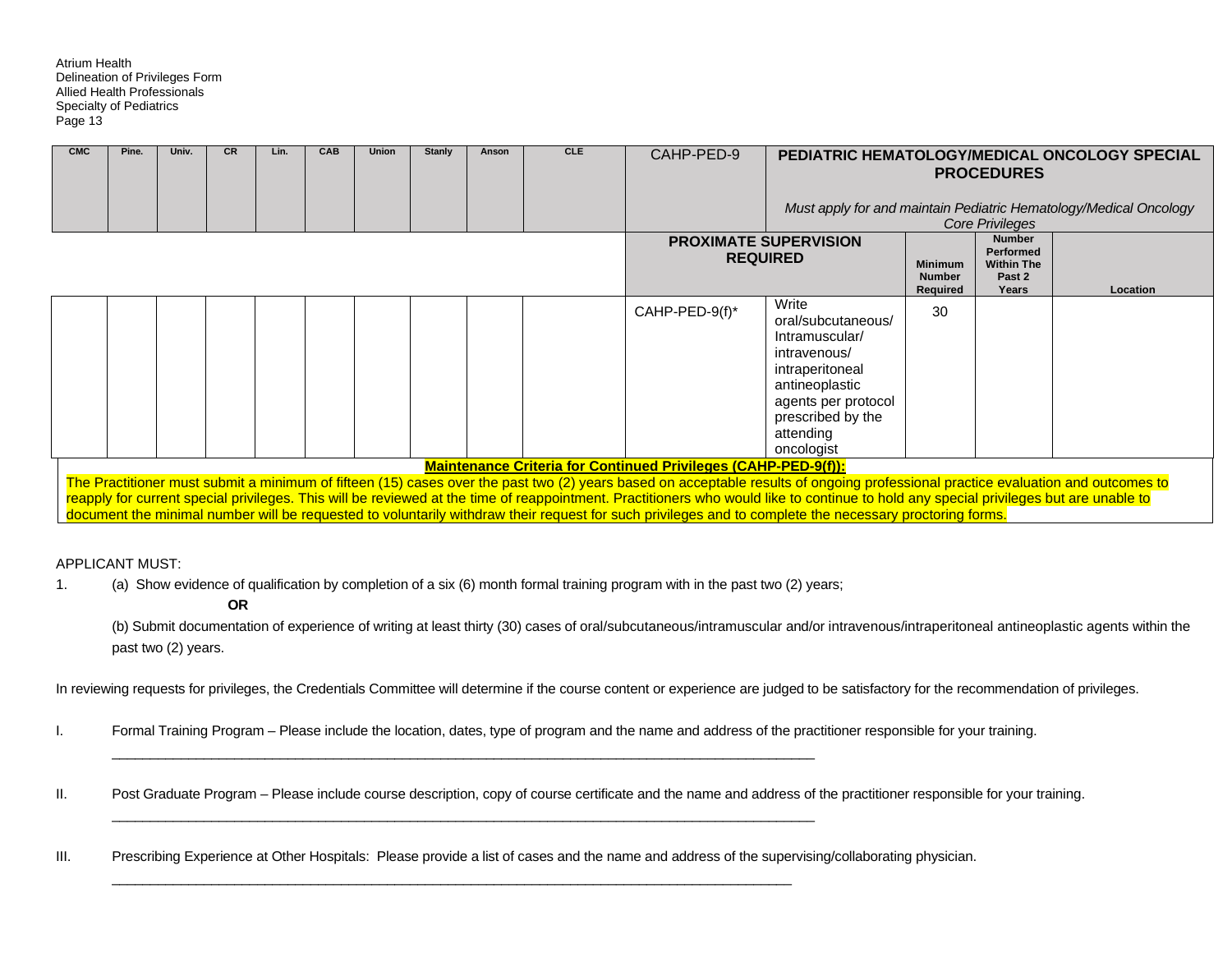| <b>CMC</b> | <b>Pineville</b> | <b>University</b><br>City | <b>CR</b> | Lincoln | <b>Cabarrus</b> | <b>Union</b> | <b>Stanly</b> | Anson | Cleveland |             | <b>TELEMEDICINE PRIVILEGES FOR</b><br>ALLIED HEALTH PROFESSIONALS                                                                                                                                                                                                                                                                                                                                                                                                                                                                                                                                                                                                                                                                |
|------------|------------------|---------------------------|-----------|---------|-----------------|--------------|---------------|-------|-----------|-------------|----------------------------------------------------------------------------------------------------------------------------------------------------------------------------------------------------------------------------------------------------------------------------------------------------------------------------------------------------------------------------------------------------------------------------------------------------------------------------------------------------------------------------------------------------------------------------------------------------------------------------------------------------------------------------------------------------------------------------------|
|            |                  |                           |           |         |                 |              |               |       |           | CAHP-PED-10 | Telemedicine privileges are defined as privileges for the<br>use of electronic communication or other<br>communication technologies' to provide or support<br>clinical care at a distance. Telemedicine privileges shall<br>include consulting, prescribing, rendering a diagnosis or<br>otherwise providing clinical treatment to a patient using<br>telemedicine in accordance with all laws, regulations,<br>hospital guidelines and the Bylaws of the Medical and<br>Dental Staff. The Supervising Physician shall remain<br>responsible for all clinical activity of the Allied Health<br>Professional.<br>PLEASE NOTE: Telemedicine activities require prior<br>approval from the Facility Medical Executive<br>Committee. |

| <b>CMC</b> | <b>Pineville</b> | <b>University</b><br>City | <b>CR</b> | Lincoln | <b>Cabarrus</b> | <b>Union</b> | Stanly | Anson | Cleveland |             | <b>PEDIATRIC INFECTIOUS DISEASES CORE</b><br><b>PRIVILEGES</b>                                                                                                                                                                                                                                                                                                                                                                                                      |
|------------|------------------|---------------------------|-----------|---------|-----------------|--------------|--------|-------|-----------|-------------|---------------------------------------------------------------------------------------------------------------------------------------------------------------------------------------------------------------------------------------------------------------------------------------------------------------------------------------------------------------------------------------------------------------------------------------------------------------------|
|            |                  |                           |           |         |                 |              |        |       |           | CAHP-PED-11 | Provide care, treatment, and services consistent<br>with Infectious Disease practice, including the<br>performance of physical exams, diagnosing<br>conditions, the development of treatment plans,<br>health counseling for patients within the age group<br>of patients seen by the sponsoring physician(s).<br>The Allied Health Professional may not admit<br>patients to the hospital but may initiate/place orders<br>on behalf of the supervising physician. |

The Allied Health Professional may, in consultation with the supervising physician, perform the following duties: initiate/place orders on behalf of the supervising physician; perform wound debridement and general care for superficial wounds and minor superficial surgical procedures; initiate referral to appropriate physician; make daily rounds on hospitalized patients with or at the direction of the supervising physician; obtain and record medical/social history and perform physical examinations; order diagnostic testing and therapeutic modalities; perform field infiltrations of anesthetic solutions; perform incision and drainage of superficial abscesses; record progress notes; write discharge summaries; lumbar puncture.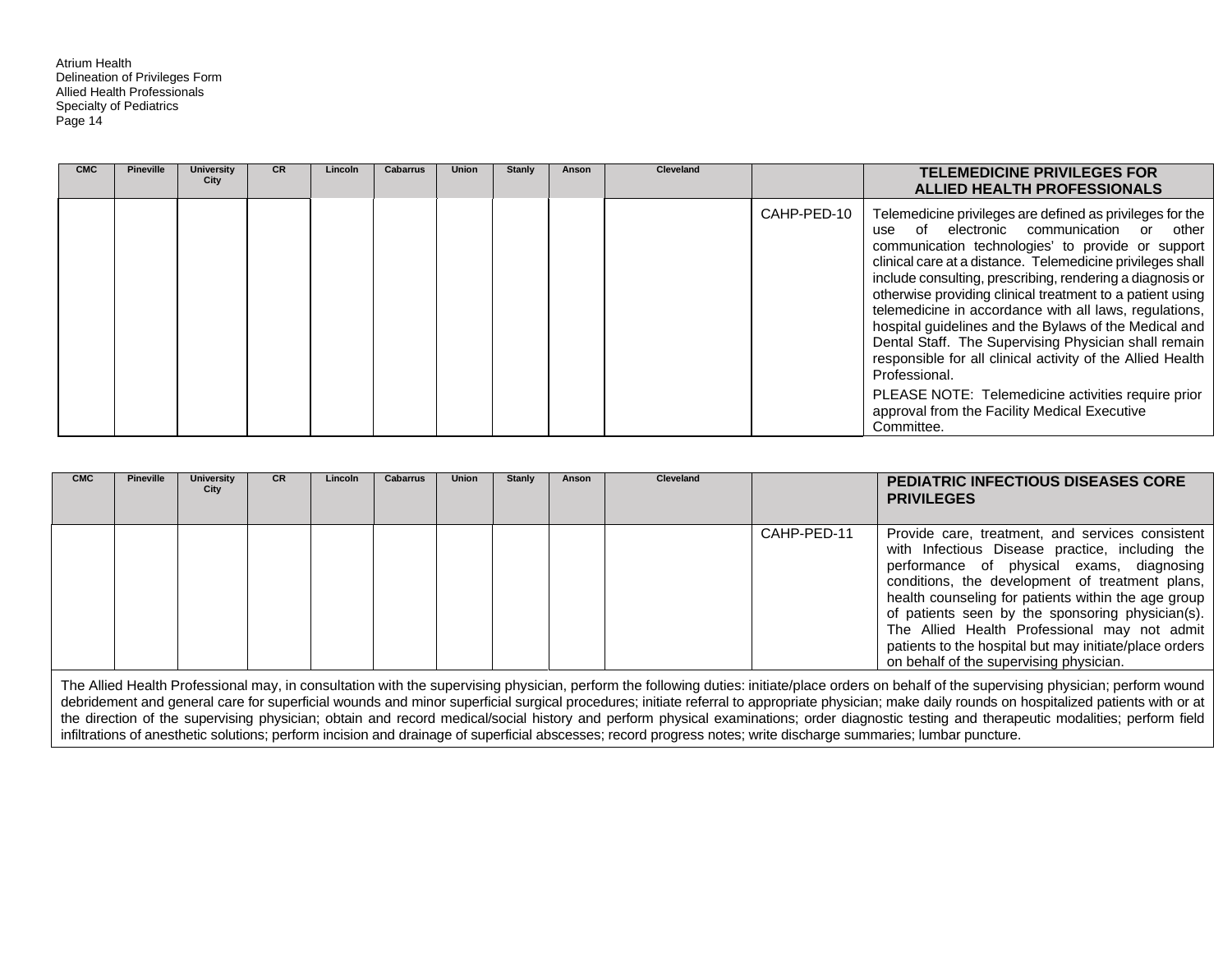| <b>CMC</b> | <b>Pineville</b> | <b>University</b><br>City | <b>CR</b> | Lincoln | <b>Cabarrus</b> | <b>Union</b> | <b>Stanly</b> | Anson | <b>Cleveland</b> |             | <b>SPECIALTY OF NEONATOLOGY</b>                                                                                                                                                                                                                                                                                                                                                                                                                                                                                                                                                                |
|------------|------------------|---------------------------|-----------|---------|-----------------|--------------|---------------|-------|------------------|-------------|------------------------------------------------------------------------------------------------------------------------------------------------------------------------------------------------------------------------------------------------------------------------------------------------------------------------------------------------------------------------------------------------------------------------------------------------------------------------------------------------------------------------------------------------------------------------------------------------|
|            |                  |                           |           |         |                 |              |               |       |                  | CAHP-PED-12 | Evaluate, diagnose, treat, and provide consultation<br>to newborns presenting with severe and complex<br>life-threatening problems such as respiratory failure,<br>shock, congenital abnormalities, and sepsis, and<br>provide consultation to mothers with high-risk<br>pregnancies. Assess, stabilize, and determine the<br>disposition of patients with emergent conditions.<br>Allied Health Professionals may not admit patients to<br>the hospital but may initiate/place orders on behalf<br>of the supervising physician.                                                              |
|            |                  |                           |           |         |                 |              |               |       |                  |             | The Allied Health Professional may, in consultation with the supervising physician, perform the following duties: initiate/place orders on behalf of the supervising physician; assist in<br>management of neonates; assess patient in the Emergency Department prior to sponsoring physician's arrival; obtain and record medical history and perform physicial examinations; develop<br>and implement an initial plan for patients in collaboration with the neonatologist; perform diagnostic and therapeutic procedures; performing arterial puncture; performing endotracheal intubation; |

lumbar puncture; performing exchange transfusions; initiating cardiopulmonary resuscitation; inserting and managing central venous catheters; insertion of chest tubes; thoracentesis; inserting and managing percutaneous arterial catheters; inserting and managing percutaneous venous catheters; inserting and managing umbilical artery catheters; inserting and managing umbilical venous catheters; performing laryngoscopy and suction; performing scalp vein infusion; performing suprapubic bladder aspiration; ventilator management for newborns and infants; ventricular access device (not cardiac) aspirations; record progress notes; write discharge summaries.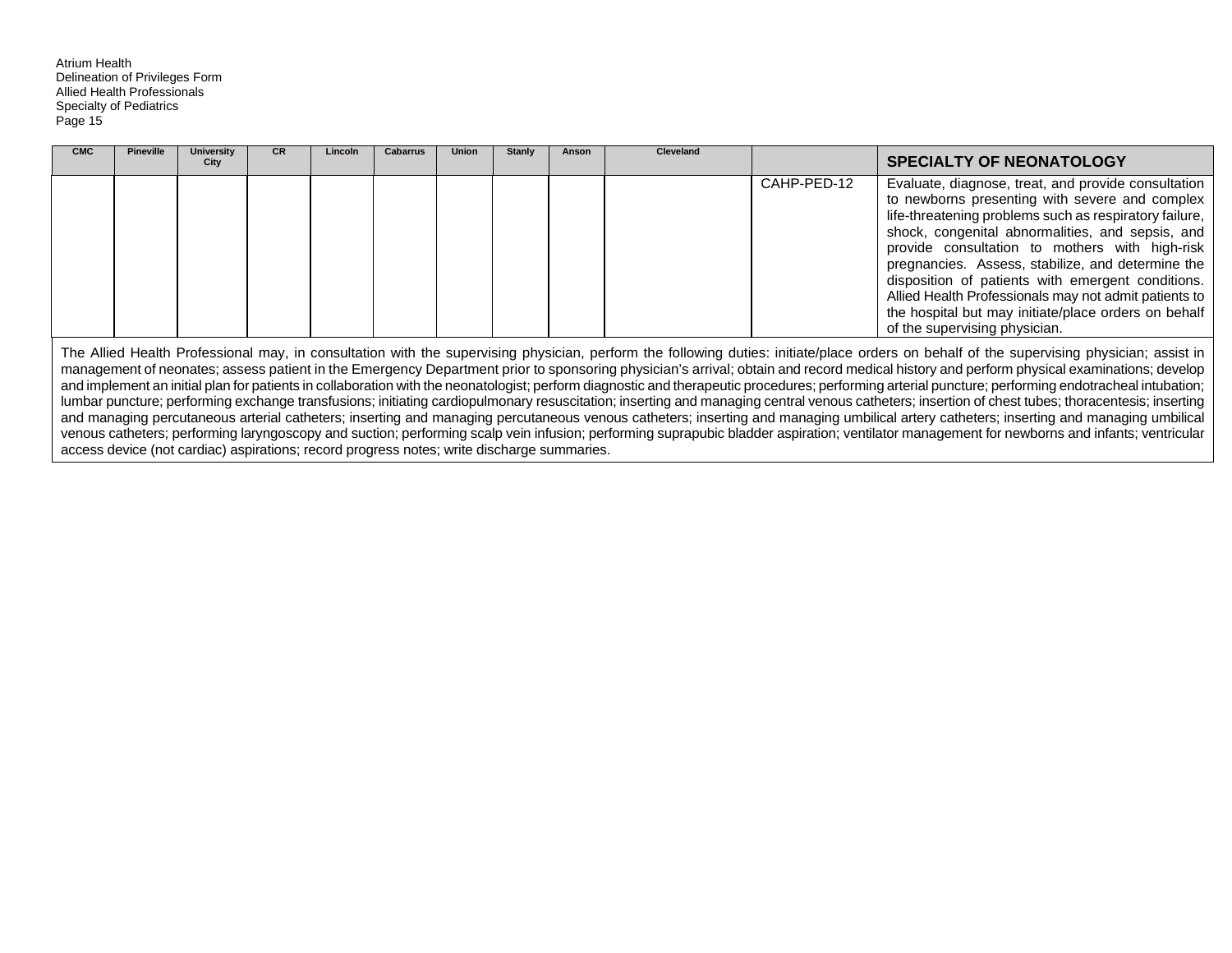| <b>CMC</b> | <b>Pineville</b> |       | <b>University</b><br>City | CR   | Lincoln    | <b>Cabarrus</b> | <b>Union</b>  |       | <b>Stanly</b><br>Anson | <b>Cleveland</b>            |                 |                                                                         | <b>PEDIATRIC NEPHROLOGY CORE</b><br><b>PRIVILEGES</b> |                                                                           |                                                                                                                                                                                                                                                                                                                                                                                                                                                                                                                                                                                                                                                                                                                                                                                                         |
|------------|------------------|-------|---------------------------|------|------------|-----------------|---------------|-------|------------------------|-----------------------------|-----------------|-------------------------------------------------------------------------|-------------------------------------------------------|---------------------------------------------------------------------------|---------------------------------------------------------------------------------------------------------------------------------------------------------------------------------------------------------------------------------------------------------------------------------------------------------------------------------------------------------------------------------------------------------------------------------------------------------------------------------------------------------------------------------------------------------------------------------------------------------------------------------------------------------------------------------------------------------------------------------------------------------------------------------------------------------|
|            |                  |       |                           |      |            |                 |               |       |                        |                             |                 | CAHP-PED-13                                                             | supervising physician.<br>supervising physician.      |                                                                           | Provide care, treatment, and services consistent<br>with nephrology practice with a focus on care that<br>promotes health, prevents kidney disease, presents<br>and/or manages the complications of acute and<br>chronic disease, and prevents disability for patients<br>within the age group of patients seen by the<br>The Allied<br>Health<br>Professional may not admit patients to the hospital<br>but may initiate/place orders on behalf of the                                                                                                                                                                                                                                                                                                                                                 |
| summaries. |                  |       |                           |      |            |                 |               |       |                        |                             |                 |                                                                         |                                                       |                                                                           | The Allied Health Professional may, in consultation with the supervising physician, perform the following duties: initiate/place orders on behalf of the supervising physician; perform wound<br>debridement and general care for superficial wounds and minor superficial surgical procedures; initiate referral to appropriate physician; make daily rounds on hospitalized patients with or at<br>the direction of the supervising physician; obtain and record medical/social history and perform physical examinations including rectal and genitor-urinary examinations as indicated; order<br>diagnostic testing and therapeutic modalities; perform field infiltrations of anesthetic solutions; perform incision and drainage of superficial abscesses; record progress notes; write discharge |
| <b>CMC</b> | Pine.            | Univ. | <b>CR</b>                 | Lin. | <b>CAB</b> | Union           | <b>Stanly</b> | Anson | <b>CLE</b>             | CAHP-PED-13                 |                 |                                                                         |                                                       |                                                                           | <b>PEDIATRIC NEPHROLOGY SPECIAL PROCEDURES</b><br>Must apply for and maintain Pediatric Nephrology Core Privileges                                                                                                                                                                                                                                                                                                                                                                                                                                                                                                                                                                                                                                                                                      |
|            |                  |       |                           |      |            |                 |               |       |                        | <b>PERSONAL SUPERVISION</b> | <b>REQUIRED</b> |                                                                         | <b>Minimum</b><br><b>Number</b><br>Required           | <b>Number</b><br><b>Performed</b><br><b>Within The</b><br>Past 2<br>Years | Location                                                                                                                                                                                                                                                                                                                                                                                                                                                                                                                                                                                                                                                                                                                                                                                                |
|            |                  |       |                           |      |            |                 |               |       |                        | CAHP-PED-13(a)*             |                 | Placement of<br>Femoral or<br>Internal Jugular<br>Vascular<br>Catheters | 10                                                    |                                                                           |                                                                                                                                                                                                                                                                                                                                                                                                                                                                                                                                                                                                                                                                                                                                                                                                         |
|            |                  |       |                           |      |            |                 |               |       |                        | CAHP-PED-13(b)*             |                 | Remove<br>Permacaths                                                    | 10                                                    |                                                                           |                                                                                                                                                                                                                                                                                                                                                                                                                                                                                                                                                                                                                                                                                                                                                                                                         |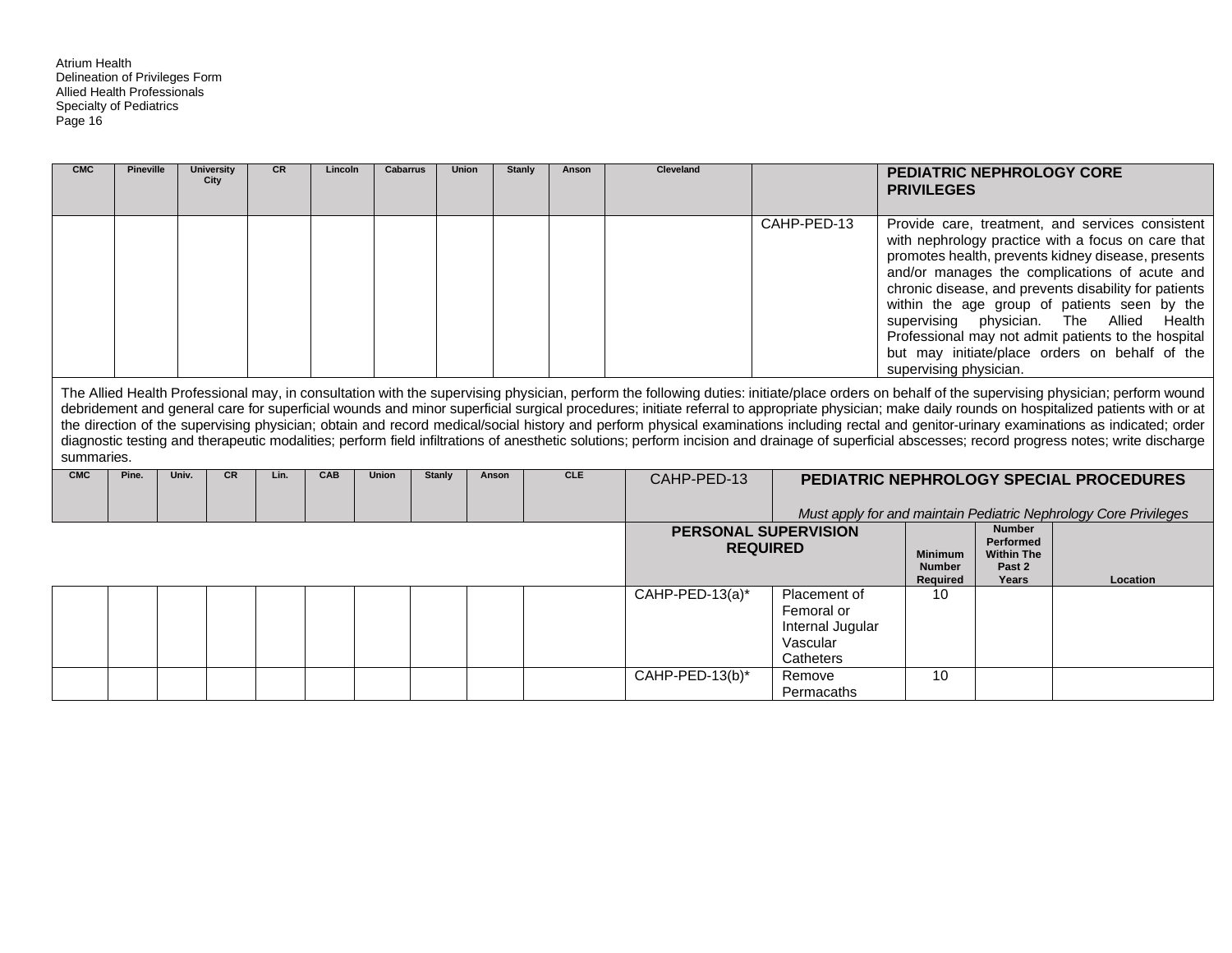| <b>CMC</b> | <b>Pineville</b> | <b>University</b><br>City | <b>CR</b> | Lincoln | <b>Cabarrus</b> | <b>Union</b> | <b>Stanly</b> | Anson | <b>Cleveland</b> |             | <b>PEDIATRIC PULMONARY DISEASE CORE</b><br><b>PRIVILEGES</b>                                                                                                                                                                                                                                                                                                                                                                                                 |
|------------|------------------|---------------------------|-----------|---------|-----------------|--------------|---------------|-------|------------------|-------------|--------------------------------------------------------------------------------------------------------------------------------------------------------------------------------------------------------------------------------------------------------------------------------------------------------------------------------------------------------------------------------------------------------------------------------------------------------------|
|            |                  |                           |           |         |                 |              |               |       |                  | CAHP-PED-14 | Provide care, treatment, and services consistent<br>with a Pulmonary practice, including the<br>performance of physical exams, diagnosing<br>conditions, the development of treatment plans,<br>health counseling for patients within the age group<br>of patients seen by the sponsoring physician(s).<br>The Allied Health Professional may not admit<br>patients to the hospital but may initiate/place orders<br>on behalf of the supervising physician. |
|            |                  |                           |           |         |                 |              |               |       |                  |             | The Allied Health Professional may, in consultation with the supervising physician, perform the following duties: initiate/place orders on behalf of the supervising physician; initiate referral                                                                                                                                                                                                                                                            |

to appropriate physician; make daily rounds on hospitalized patients with or at the direction of the supervising physician; obtain and record medical/social history and perform physical examinations; order diagnostic testing and therapeutic modalities; remove chest tubes; perform field infiltrations of anesthetic solutions; record progress notes; write discharge summaries.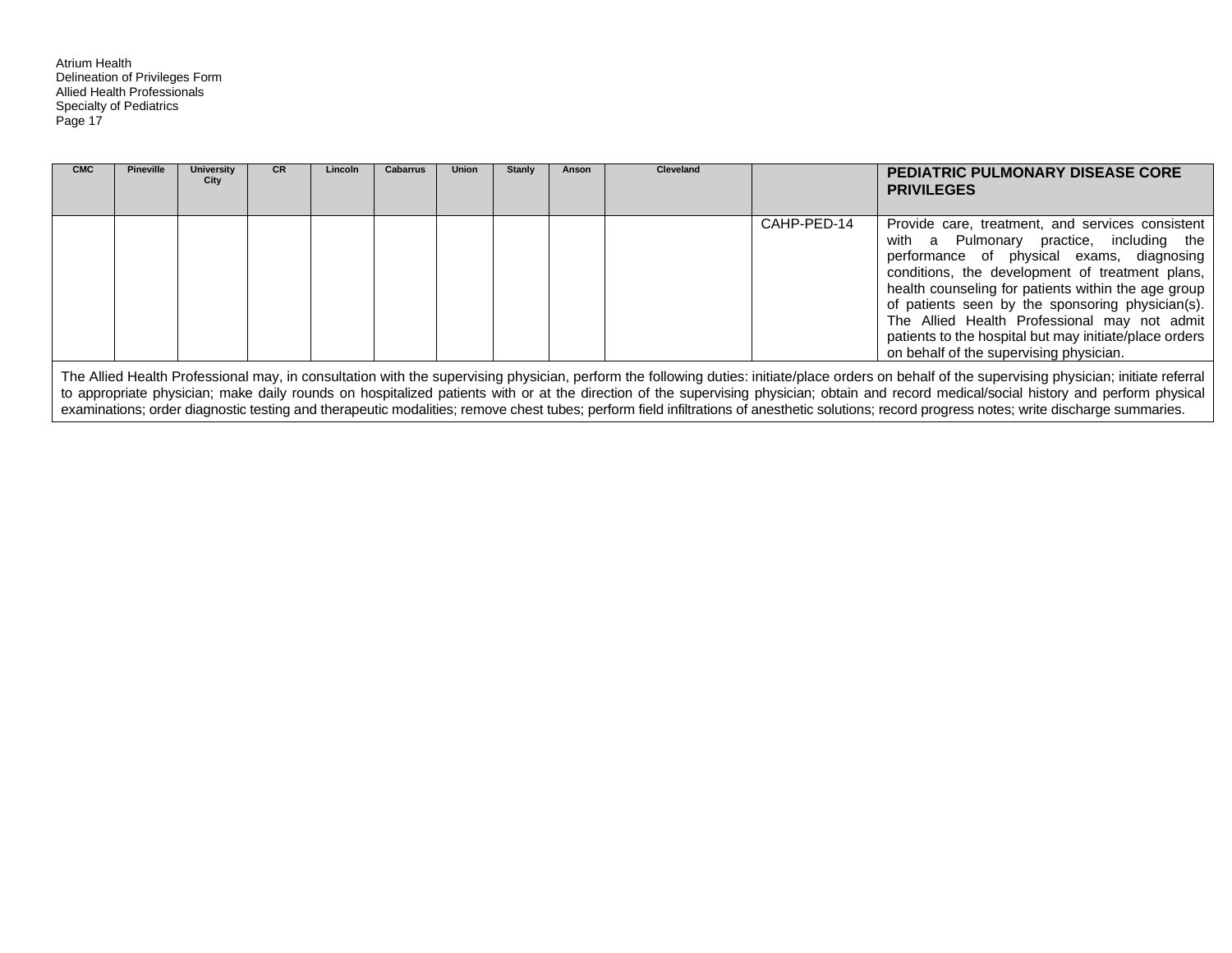| <b>CMC</b> | <b>Pineville</b> |       | <b>University</b><br>City | CR   | Lincoln | <b>Cabarrus</b> | <b>Union</b>  |       | Stanly | Anson      | Cleveland                                                                                                            |                                                       | <b>PRIVILEGES</b>                               |                                                                           | <b>PEDIATRIC RHEUMATOLOGY CORE</b>                                                                                                                                                                                                                                                                                                                                                                            |
|------------|------------------|-------|---------------------------|------|---------|-----------------|---------------|-------|--------|------------|----------------------------------------------------------------------------------------------------------------------|-------------------------------------------------------|-------------------------------------------------|---------------------------------------------------------------------------|---------------------------------------------------------------------------------------------------------------------------------------------------------------------------------------------------------------------------------------------------------------------------------------------------------------------------------------------------------------------------------------------------------------|
|            |                  |       |                           |      |         |                 |               |       |        |            |                                                                                                                      | CAHP-PED-15                                           | with<br>on behalf of the supervising physician. |                                                                           | Provide care, treatment, and services consistent<br>Rheumatology practice, including the<br>performance of physical exams, diagnosing<br>conditions, the development of treatment plans,<br>health counseling for patients within the age group<br>of patients seen by the sponsoring physician(s).<br>The Allied Health Professional may not admit<br>patients to the hospital but may initiate/place orders |
|            |                  |       |                           |      |         |                 |               |       |        |            | examinations; order diagnostic testing and therapeutic modalities; record progress notes; write discharge summaries. |                                                       |                                                 |                                                                           | The Allied Health Professional may, in consultation with the supervising physician, perform the following duties: initiate/place orders on behalf of the supervising physician; initiate referral<br>to appropriate physician; make daily rounds on hospitalized patients with or at the direction of the supervising physician; obtain and record medical/social history and perform physical                |
| <b>CMC</b> | Pine.            | Univ. | <b>CR</b>                 | Lin. | CAB     | <b>Union</b>    | <b>Stanly</b> | Anson |        | <b>CLE</b> | CAHP-PED-15                                                                                                          |                                                       |                                                 | <b>Privileges</b>                                                         | PEDIATRIC RHEUMATOLOGY SPECIAL PROCEDURES<br>Must apply for and maintain Pediatric Infectious Diseases Core                                                                                                                                                                                                                                                                                                   |
|            |                  |       |                           |      |         |                 |               |       |        |            |                                                                                                                      | <b>GENERAL SUPERVISION REQUIRED</b>                   | <b>Minimum</b><br><b>Number</b><br>Required     | <b>Number</b><br><b>Performed</b><br><b>Within The</b><br>Past 2<br>Years | Location                                                                                                                                                                                                                                                                                                                                                                                                      |
|            |                  |       |                           |      |         |                 |               |       |        |            | CAHP-PED-15(a)*                                                                                                      | Joint Injections                                      | 10                                              |                                                                           |                                                                                                                                                                                                                                                                                                                                                                                                               |
|            |                  |       |                           |      |         |                 |               |       |        |            | $\overline{CAHP-PED-15(b)^*}$                                                                                        | Cortisone and<br><b>Hyaluronic Acid</b><br>Injections | 10                                              |                                                                           |                                                                                                                                                                                                                                                                                                                                                                                                               |
|            |                  |       |                           |      |         |                 |               |       |        |            | $CAHP-PED-15(c)^*$                                                                                                   | <b>Trigger Point</b>                                  | 10                                              |                                                                           |                                                                                                                                                                                                                                                                                                                                                                                                               |

#### **Maintenance Criteria for Continued Special Privileges:**

Injections

The Practitioner must submit a representative sample of a minimum of ten (10) cases, to include at least two (2) cases for each special privilege held, over the past two (2) years based on acceptable results of ongoing professional practice evaluation and outcomes to reapply for current special privileges. This will be reviewed at the time of reappointment. Practitioners who would like to continue to hold any special privileges but are unable to document the minimal number will be requested to voluntarily withdraw their request for such privileges and to complete the necessary proctoring forms.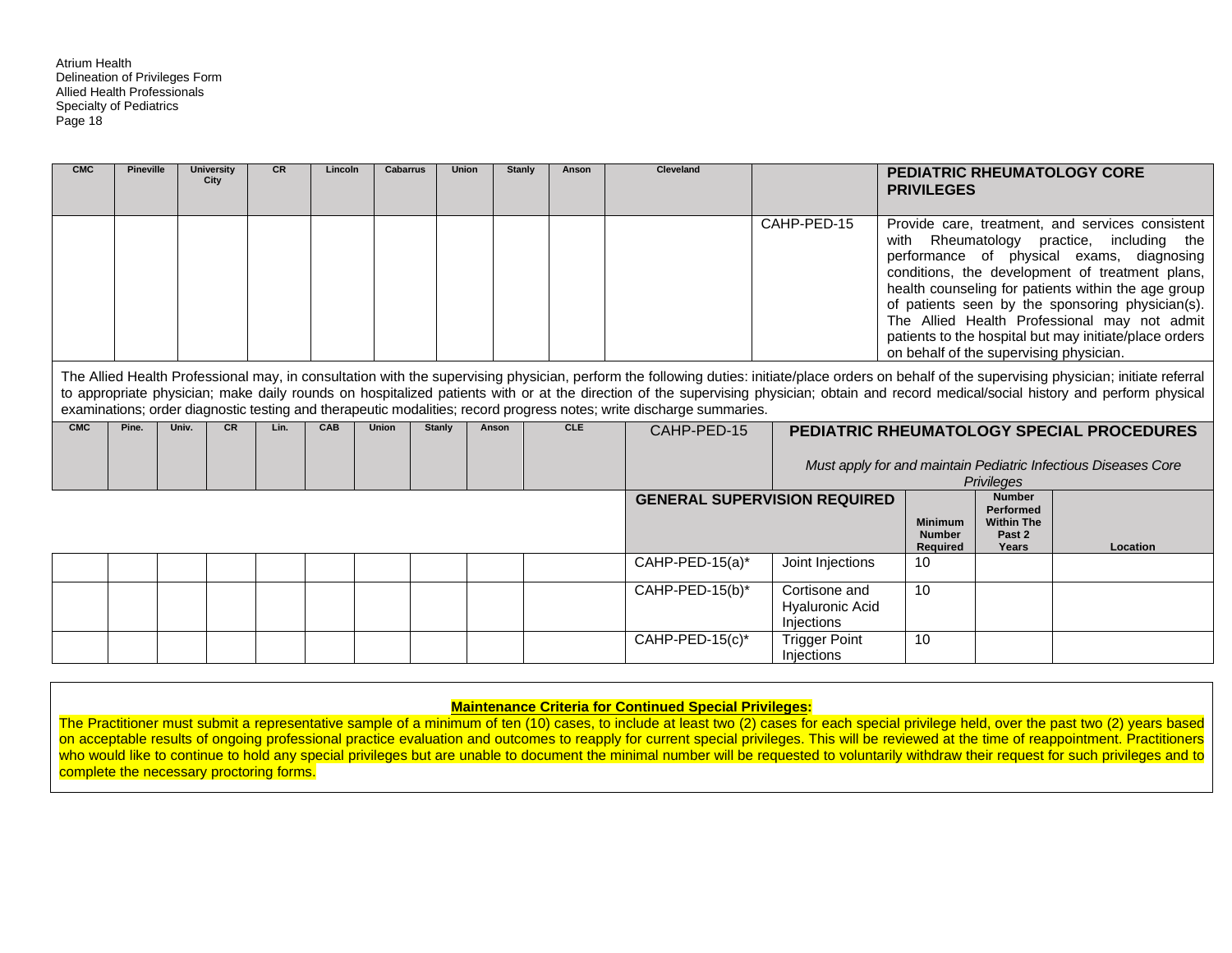| <b>CMC</b> | <b>Pineville</b> | <b>University</b><br>City |     | <b>CR</b> | Lincol<br>$\mathbf n$ | <b>Cabarrus</b> | <b>Union</b>  | <b>Stanly</b> | Anson     | <b>Cleveland</b>                                                                                                                                                                                                                                                                                                                                                                                                                                                                                                                                                                                                                                                                                                                                                                                                                                                                                                                               |                                                                | <b>CORE PRIVILEGES</b>                             |                                                                 | <b>OUTPATIENT ONLY - GENERAL PEDIATRICS</b>                                                                                  |
|------------|------------------|---------------------------|-----|-----------|-----------------------|-----------------|---------------|---------------|-----------|------------------------------------------------------------------------------------------------------------------------------------------------------------------------------------------------------------------------------------------------------------------------------------------------------------------------------------------------------------------------------------------------------------------------------------------------------------------------------------------------------------------------------------------------------------------------------------------------------------------------------------------------------------------------------------------------------------------------------------------------------------------------------------------------------------------------------------------------------------------------------------------------------------------------------------------------|----------------------------------------------------------------|----------------------------------------------------|-----------------------------------------------------------------|------------------------------------------------------------------------------------------------------------------------------|
|            | N/A              | N/A                       |     | N/A       |                       |                 |               |               |           |                                                                                                                                                                                                                                                                                                                                                                                                                                                                                                                                                                                                                                                                                                                                                                                                                                                                                                                                                | CAHP-PED-16                                                    | General Pediatrics - Outpatient Core Privileges    |                                                                 |                                                                                                                              |
|            |                  |                           |     |           |                       |                 |               |               |           | The Allied Health Professional may, in consultation with the supervising physician, perform the following duties: provide care of outpatients in the Department of Pediatrics and the hospital<br>clinics that are on the hospital license, including treatment and services consistent with pediatric practice, including the performance of physical exams, diagnosing conditions, assisting in<br>the development of treatment plans, provide medical services and participate in the teaching activities and health counseling to include pregnancy testing; screen and refer for other health<br>problems including suspected sexual abuse and rape; or physical abuse, emotional abuse, mental health issues including eating disorders and school failure, perform STD screen and<br>follow-up; contraception counseling and management; foreign body removal, ear. Allied Health Professionals may not admit patients to the hospital. |                                                                |                                                    |                                                                 |                                                                                                                              |
| CMC        | <b>Pineville</b> | <b>University</b><br>City | CR  | Lincoln   | <b>Cabarrus</b>       | <b>Union</b>    | <b>Stanly</b> | Anson         | Cleveland | CAHP-PED-16                                                                                                                                                                                                                                                                                                                                                                                                                                                                                                                                                                                                                                                                                                                                                                                                                                                                                                                                    |                                                                |                                                    | <b>PROCEDURES</b><br>Privileges                                 | <b>OUTPATIENT ONLY - GENERAL PEDIATRICS SPECIAL</b><br>Must apply for and maintain Outpatient Only - General Pediatrics Core |
|            |                  |                           |     |           |                       |                 |               |               |           |                                                                                                                                                                                                                                                                                                                                                                                                                                                                                                                                                                                                                                                                                                                                                                                                                                                                                                                                                | <b>PROXIMATE SUPERVISION</b><br><b>REQUIRED</b>                | <b>Minimum</b><br><b>Number</b><br><b>Required</b> | <b>Number</b><br>Performed<br><b>Within The</b><br>Past 2 Years | Location                                                                                                                     |
|            | N/A              | N/A                       | N/A |           |                       |                 |               |               |           | CAHP-PED-16(a)*                                                                                                                                                                                                                                                                                                                                                                                                                                                                                                                                                                                                                                                                                                                                                                                                                                                                                                                                | Suturing                                                       | 10                                                 |                                                                 |                                                                                                                              |
|            | N/A              | N/A                       | N/A |           |                       |                 |               |               |           | CAHP-PED-16(b)*                                                                                                                                                                                                                                                                                                                                                                                                                                                                                                                                                                                                                                                                                                                                                                                                                                                                                                                                | <b>Digital Blocks</b>                                          | 5                                                  |                                                                 |                                                                                                                              |
|            | N/A              | N/A                       | N/A |           |                       |                 |               |               |           | CAHP-PED-16(c)*                                                                                                                                                                                                                                                                                                                                                                                                                                                                                                                                                                                                                                                                                                                                                                                                                                                                                                                                | Insertion -<br>Subcutaneous<br><b>Birth Control</b><br>Implant | 5                                                  |                                                                 |                                                                                                                              |
|            | N/A              | N/A                       | N/A |           |                       |                 |               |               |           | CAHP-PED-16(d)*                                                                                                                                                                                                                                                                                                                                                                                                                                                                                                                                                                                                                                                                                                                                                                                                                                                                                                                                | Removal -<br>Subcutaneous<br><b>Birth Control</b><br>Implant   | 5                                                  |                                                                 |                                                                                                                              |
|            | N/A              | N/A                       | N/A |           |                       |                 |               |               |           | CAHP-PED-16(e)*                                                                                                                                                                                                                                                                                                                                                                                                                                                                                                                                                                                                                                                                                                                                                                                                                                                                                                                                | <b>Toe Nail Removal</b>                                        | 5                                                  |                                                                 |                                                                                                                              |
|            | N/A              | N/A                       | N/A |           |                       |                 |               |               |           | CAHP-PED-16(f)*                                                                                                                                                                                                                                                                                                                                                                                                                                                                                                                                                                                                                                                                                                                                                                                                                                                                                                                                | Incision and<br>Drainage of<br>Superficial<br>Abscesses        | 5                                                  |                                                                 |                                                                                                                              |

| * REQUIRED PREVIOUS EXPERIENCE REQUIRED FOR ALL SPECIAL PRIVILEGES (CAHP-PED-16(a-f)): |
|----------------------------------------------------------------------------------------|
|----------------------------------------------------------------------------------------|

1. Applicants must present evidence of appropriate training, i.e., patient logs, verification from the training program director; **AND**

2. Documentation of current competence which includes at least the minimum number required as defined by the medical staff. The Applicant must present evidence of performance of the privileges being requested within the past two (2) years; **OR**

2. If the Applicant is unable to demonstrate current clinical competence in any of the procedures being requested they may submit the PERMISSION TO BE PROCTORED REQUEST FORM requesting to be proctored by the Sponsoring Physician who currently holds the privilege.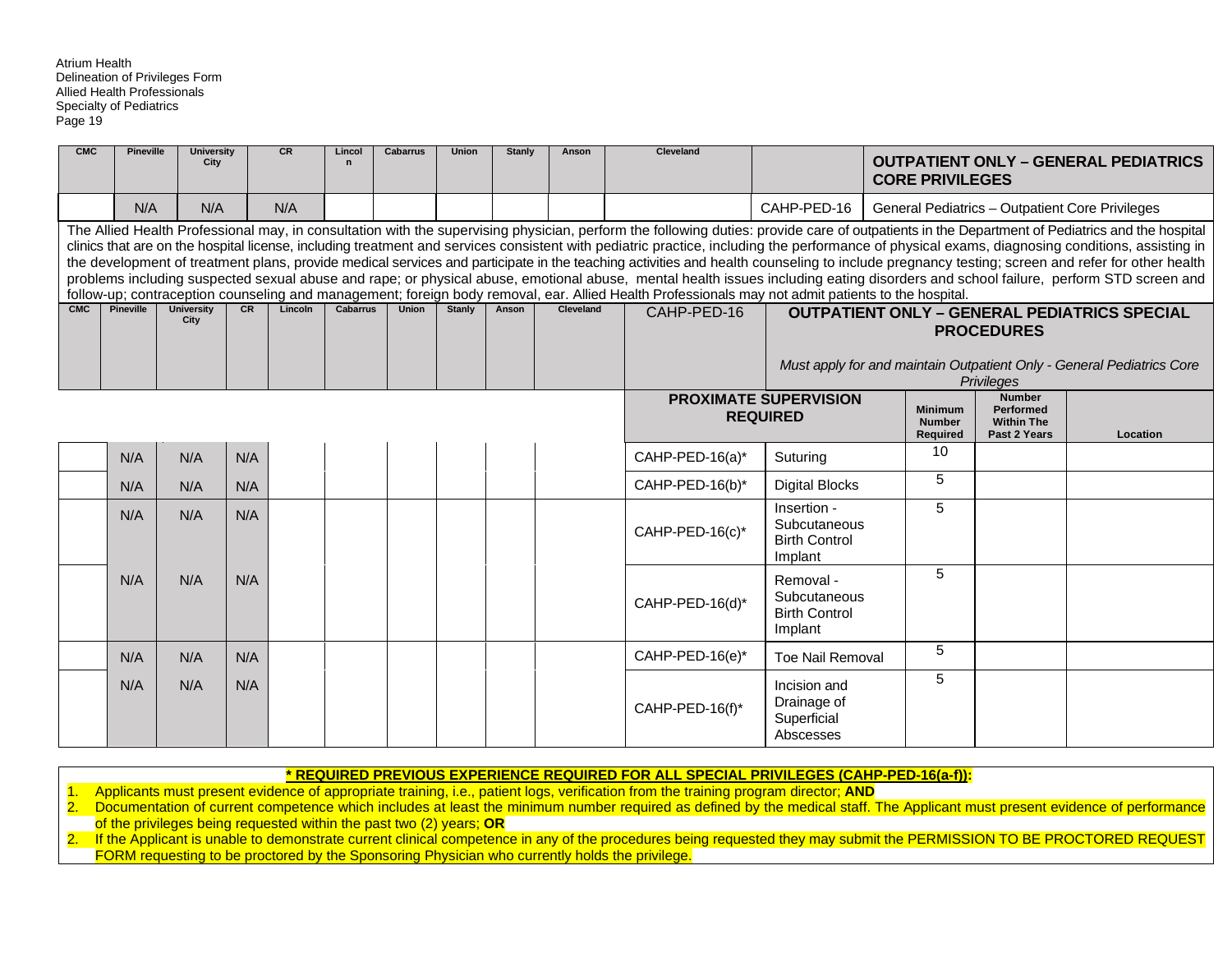| <b>CMC</b> | Pine. | Univ. | <b>CR</b> | LIN                                        | CAB | Union | Stanly | Anson | <b>CLE</b>                                                                                     | CAHP-PED-16                                                                                                                        |                                                                                                                                                                                                                                                                                                                                                                  |                                             | <b>PROCEDURES</b>                                                      | <b>OUTPATIENT ONLY - GENERAL PEDIATRICS SPECIAL</b>                   |
|------------|-------|-------|-----------|--------------------------------------------|-----|-------|--------|-------|------------------------------------------------------------------------------------------------|------------------------------------------------------------------------------------------------------------------------------------|------------------------------------------------------------------------------------------------------------------------------------------------------------------------------------------------------------------------------------------------------------------------------------------------------------------------------------------------------------------|---------------------------------------------|------------------------------------------------------------------------|-----------------------------------------------------------------------|
|            |       |       |           |                                            |     |       |        |       |                                                                                                |                                                                                                                                    |                                                                                                                                                                                                                                                                                                                                                                  |                                             |                                                                        | Must apply for and maintain Outpatient Only - General Pediatrics Core |
|            |       |       |           |                                            |     |       |        |       |                                                                                                |                                                                                                                                    |                                                                                                                                                                                                                                                                                                                                                                  |                                             | <b>Privileges</b>                                                      |                                                                       |
|            |       |       |           |                                            |     |       |        |       |                                                                                                |                                                                                                                                    | <b>PROXIMATE SUPERVISION</b><br><b>REQUIRED</b>                                                                                                                                                                                                                                                                                                                  | <b>Minimum</b><br><b>Number</b><br>Required | <b>Number</b><br><b>Performed</b><br><b>Within The</b><br>Past 2 Years | Location                                                              |
|            | N/A   | N/A   | N/A       |                                            |     |       |        |       |                                                                                                | CAHP-PED-16(g)*                                                                                                                    | Intrauterine Device<br>(IUD) insertion and<br>removal                                                                                                                                                                                                                                                                                                            | 5                                           |                                                                        |                                                                       |
|            | N/A   | N/A   | N/A       |                                            |     |       |        |       |                                                                                                | CAHP-PED-16(h)*                                                                                                                    | Long Acting<br>Subdermal<br>Contraception<br>insertion and<br>removal                                                                                                                                                                                                                                                                                            | 5                                           |                                                                        |                                                                       |
|            |       |       |           |                                            |     |       |        |       |                                                                                                |                                                                                                                                    | * REQUIRED PREVIOUS EXPERIENCE REQUIRED FOR ALL SPECIAL PRIVILEGES (CAHP-PED-16(g-h)):                                                                                                                                                                                                                                                                           |                                             |                                                                        |                                                                       |
| 1.<br>2.   |       |       |           |                                            |     |       |        |       |                                                                                                | Applicants must present evidence of appropriate training, i.e., patient logs, verification from the training program director; AND | Documentation of current competence which includes at least the minimum number required, to include of two (2) IUD Placements and two (2) IUD Removals services in adolescent                                                                                                                                                                                    |                                             |                                                                        |                                                                       |
|            |       |       |           | patients during the past two (2) years; OR |     |       |        |       |                                                                                                |                                                                                                                                    |                                                                                                                                                                                                                                                                                                                                                                  |                                             |                                                                        |                                                                       |
| 2.         |       |       |           |                                            |     |       |        |       | FORM requesting to be proctored by the Sponsoring Physician who currently holds the privilege. |                                                                                                                                    | If the Applicant is unable to demonstrate current clinical competence in any of the procedures being requested they may submit the PERMISSION TO BE PROCTORED REQUEST                                                                                                                                                                                            |                                             |                                                                        |                                                                       |
|            |       |       |           |                                            |     |       |        |       |                                                                                                | Maintenance Criteria for Continued Special Privileges(CAHP-PED-16(g-h)):                                                           |                                                                                                                                                                                                                                                                                                                                                                  |                                             |                                                                        |                                                                       |
|            |       |       |           |                                            |     |       |        |       |                                                                                                |                                                                                                                                    | The Practitioner must submit at least four (4) cases for each special privilege held, over the past two (2) years based on acceptable results of ongoing professional practice evaluation                                                                                                                                                                        |                                             |                                                                        |                                                                       |
|            |       |       |           |                                            |     |       |        |       |                                                                                                |                                                                                                                                    | and outcomes to reapply for current special privileges. This will be reviewed at the time of reappointment. Practitioners who would like to continue to hold any special privileges but are<br>unable to document the minimal number will be requested to voluntarily withdraw their request for such privileges and to complete the necessary proctoring forms. |                                             |                                                                        |                                                                       |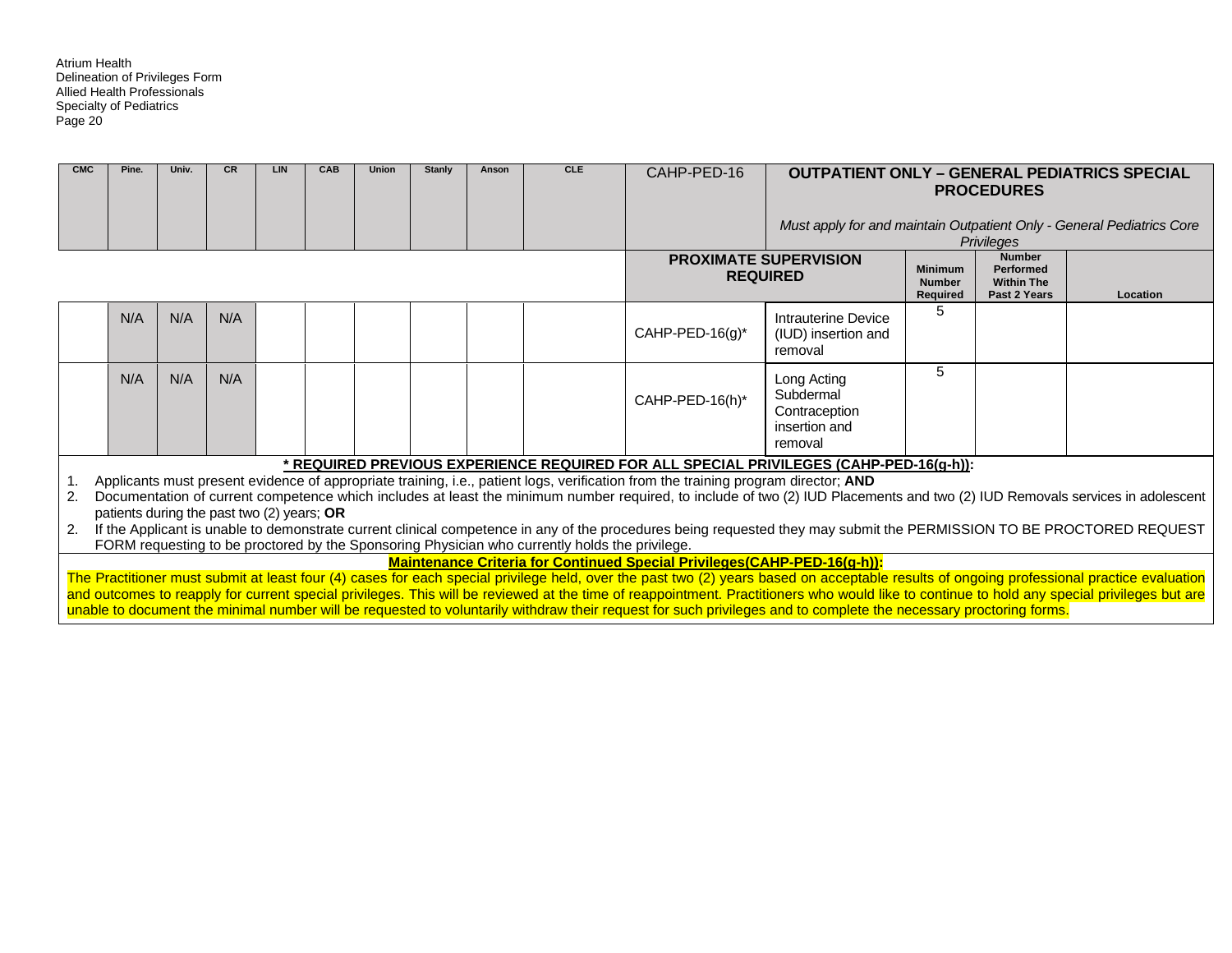| <b>CMC</b> | <b>Pineville</b> | University<br>City | <b>CR</b> | <b>Lincoln</b> | <b>Cabarrus</b> | <b>Union</b> | <b>Stanly</b> | Anson | <b>Cleveland</b>                                                                                          |             | <b>TERM NEWBORN NURSERY PRIVILEGES</b>                                                                                                                                                                                                                                                                                                                                                                                                                                                                                                                                                                                                                                                                                                                                                                     |
|------------|------------------|--------------------|-----------|----------------|-----------------|--------------|---------------|-------|-----------------------------------------------------------------------------------------------------------|-------------|------------------------------------------------------------------------------------------------------------------------------------------------------------------------------------------------------------------------------------------------------------------------------------------------------------------------------------------------------------------------------------------------------------------------------------------------------------------------------------------------------------------------------------------------------------------------------------------------------------------------------------------------------------------------------------------------------------------------------------------------------------------------------------------------------------|
|            |                  |                    | N/A       |                |                 |              |               |       |                                                                                                           | CAHP-PED-17 | Provide care, treatment, and services consistent with<br>term newborn practice, including the performance of<br>physical exams, diagnosing conditions, the<br>development of treatment plans, health counseling for<br>patients within the age group of patients seen by the<br>sponsoring physician(s). Allied Health Professionals<br>may not admit patients to the hospital but may<br>initiate/place orders on behalf of the supervising<br>physician.                                                                                                                                                                                                                                                                                                                                                 |
|            |                  |                    |           |                |                 |              |               |       | perform incision and drainage of superficial abscesses; record progress notes; write discharge summaries. |             | The Allied Health Professional may, in consultation with the supervising physician, perform the following duties: initiate/place orders on behalf of the supervising physician; assess,<br>diagnose, and treat neonatal illnesses, including acute conditions, or any other condition that is within the expertise and knowledge of the Allied Health Professional; direct care as specified<br>by medical staff approved protocols; initiate referral to appropriate physician; make daily rounds on hospitalized patients with or at the direction of the supervising physician; obtain and record<br>medical/social history and perform physical examinations; order diagnostic testing and therapeutic modalities; perform field infiltrations of anesthetic solutions; perform routine immunizations; |